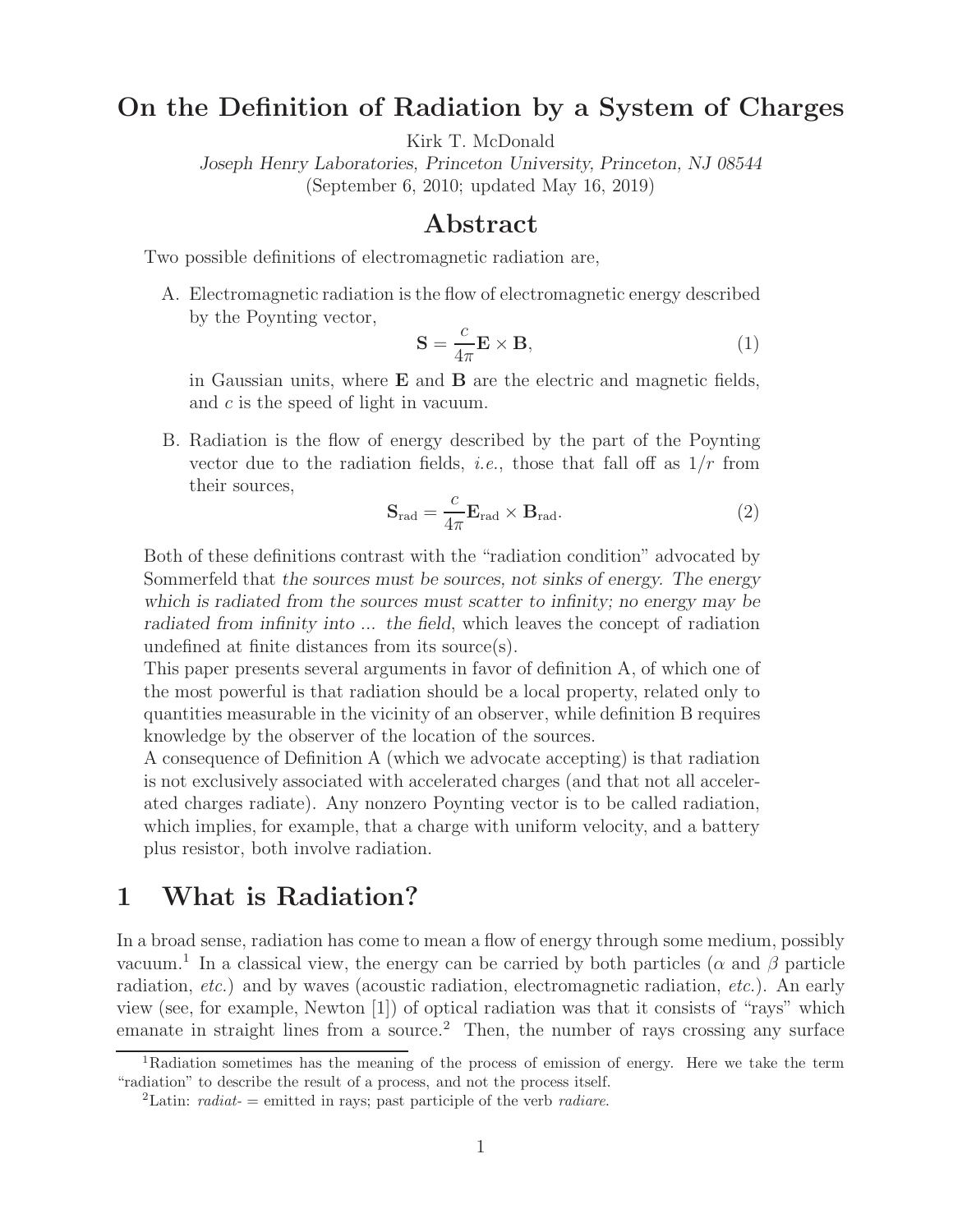enclosing the source is the same, and the number of rays crossing a area element normal to the rays falls off as the square of the distance from the source. A simple model is that optical rays are particles that move with some constant velocity along the path of the ray. The energy carried by the ray is the kinetic energy of the particles.

In the early 1800's Young [2] and Fresnel [3] argued that the optical phenomena of interference and stellar aberration imply that optical rays are actually an aspect of (transverse) waves in an æther. The energy carried by these rays was imagined to be that of the kinetic and potential energy of the undulations of the æther. Maxwell [4] identified optical rays with electromagnetic waves, whose energy is now ascribed to that of the electric and magnetic fields, rather than to a mechanical æther.<sup>3,4</sup>

The concept of rays for waves is only defined on scales larger than a wavelength. A challenge addressed in the present note is to provide an understanding of what can be meant by radiation of electromagnetic energy close to its source(s).

In the quantum theory of electromagnetic fields, they can also be regarded as consisting of particles (photons), and whether their field or particle character is more prominent depends on details of the experiments devised to ascertain that character. This raises the question as to whether Maxwell's equations for electromagnetic fields can lead to results of a particle-like character when considering electromagnetic radiation. Also, in the quantum view, photons have an extent at least that of a characteristic wavelength, and the flow of energy of these photons is not as highly localized as is assumed to be possible in a classical description. Hence, a classical description of the flow of energy close to charges and currents is expected to have finer detail than that possible in the quantum view. For example, lines of classical energy flow in Young's double-slit experiment pass through only one slit or the other, while the quantum view of the resulting interference pattern for a single photon is that the photon has a probability amplitude to pass through both slits.<sup>5</sup> A possible lesson is that one should not worry about details of classical energy flow close to matter. Nonetheless, the present note takes on this challenge.

#### **1.1 Local** vs. **Global Concepts of Radiation**

If radiation is to be regarded as a physical concept, then it should be detectable with a suitable device. In particular, such a device should be able to measure the amount (and direction) of the radiation at a particular point in space, averaging over some time interval.

That is, from an operational perspective, radiation should be a local concept. Indeed, a device that measures radiation should not require any knowledge of its source, but should simply report the amount of radiation measured at the observation point.

However, there is a substantial literature in which radiation is not defined locally, but only the total radiation is defined globally, requiring measurements over an entire (possibly very large surface). It might seem sensible to consider that the global radiation is the integral

<sup>3</sup>In the wave theory the direction of a ray is that of the group velocity (see, for example, sec. 2.1 of [5]).

<sup>&</sup>lt;sup>4</sup>One view of electromagnetic radiation is that it corresponds to any time-dependent electromagnetic field, without reference to flow of energy in that field. I consider this definition to be too broad, and do not consider it further here.

<sup>&</sup>lt;sup>5</sup>See the Appendix below.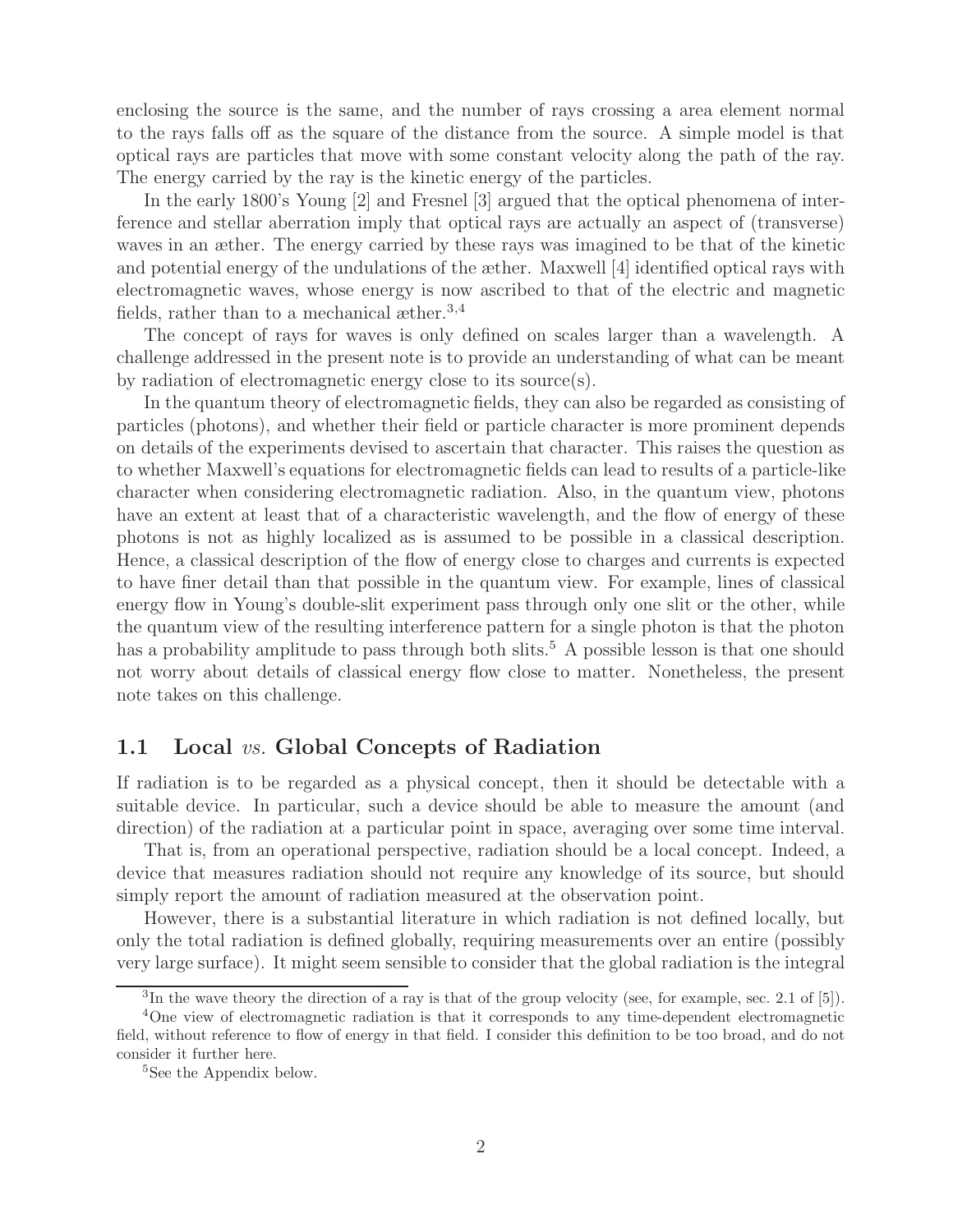of the local radiation, but this seems not to be done by the advocates of the global definition of radiation, who leave the notion of radiation undefined locally.<sup>6</sup>

A somewhat separate issue is the total amount of radiation emitted by a source at some time. This cannot be determined by observation at a single point, but does require a global network of detectors. Yet, the concept of radiation should be defined independently of whether or not its global integral is measured.

#### **1.2 The Sommerfeld Radiation Condition**

When considering mathematical solutions to wave equations that describe radiation, there exist solutions in which energy flows in from "infinity" rather than out towards it. This led Sommerfeld [9, 10] to state his famous "radiation condition" that *the sources must be sources, not sinks of energy. The energy which is radiated from the sources must scatter to infinity; no energy may be radiated from infinity into ... the field*.

Sommerfeld's condition seems often interpreted as implying that radiation must be defined at "infinity", where there must be only an outward flow of energy. An extreme, but not entirely uncommon, interpretation is that radiation does not exist except at very large distances. For example, if a source is surrounded by a metallic sphere, some people say that there is no radiation present, because no energy flows to "infinity."

In this author view, Sommerfeld's condition does not define the physical concept of radiation, but is only a mathematical boundary condition. Rather, radiation should be defined locally, and can exist anywhere in space, close to or far from its source.

### **1.3 Should the Definition of Radiation Be Relativistic?**

Since Maxwell's theory of electrodynamics is intrinsically relativistic, concepts of radiation should be also.

The local notion of radiation as having a magnitude and direction indicates that a 3 vector should be part of the definition of radiation. However, it is not possible to associate this 3-vector with a scalar (such as the local energy density) to form a 4-vector. Rather, the 3-vector can be embedded in a Lorentz 4-tensor, although this will not be the focus of the present note.

In the global perspective, the total radiated energy crossing a surface is a scalar, and the total momentum crossing that surface is a 3-vector. For suitable global definitions of these surface integrals, they together form a Lorentz 4-4vector. This also will not be pursued in the present note, but has led various authors to tacit support for Definition B; see, for example, [6, 7, 8].

## **2 The Poynting Vector**

The flow of energy in the electromagnetic fields **E** and **B** is described by the Poynting vector  $|11|,$ 

$$
\mathbf{S} = \frac{c}{4\pi} \mathbf{E} \times \mathbf{B},\tag{3}
$$

 ${}^{6}$ See, for example, [6].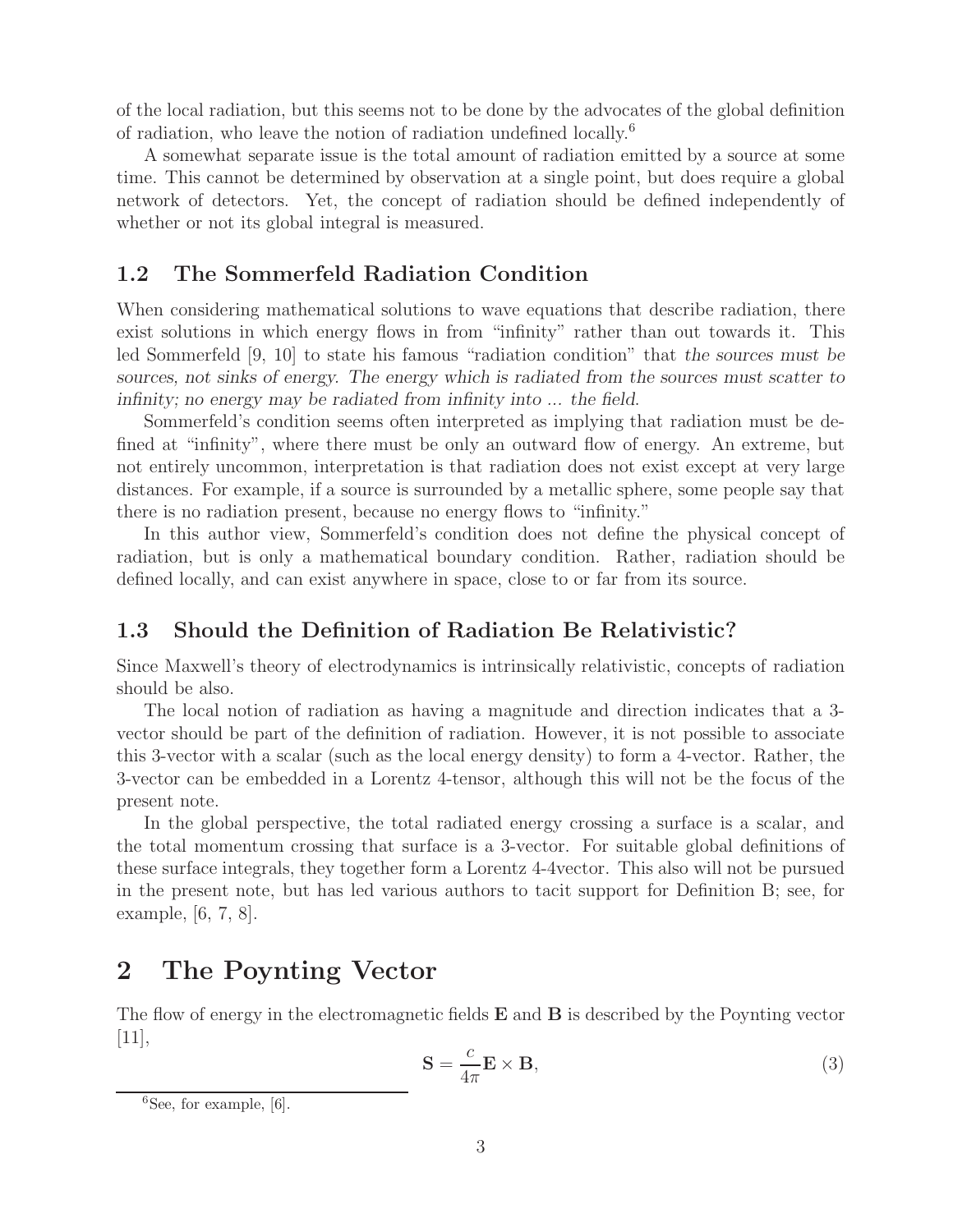(in Gaussian units) where c is the speed of light in vacuum, so an obvious definition is to identify the Poynting vector with electromagnetic radiation:

A. Electromagnetic radiation is the flow of electromagnetic energy described by the Poynting vector  $(3)$ , <sup>7,8,9,10</sup>

$$
\mathbf{S}_{\mathbf{A}} = \mathbf{S} = \frac{c}{4\pi} \mathbf{E} \times \mathbf{B}.
$$
 (4)

Definition A of radiation encompasses more than electromagnetic waves, since timeindependent fields can have a nonzero Poynting vector. For example, in a simple DC circuit energy flows from the battery to the resistor through the intervening space rather than through the wire,<sup>11</sup> as first noted by Poynting [11], and this energy flow is to be called radiation according to Definition A. In the broad sense, this is acceptable usage (and in the quantum view<sup>12</sup> this energy flow involves "virtual" photons<sup>13</sup>).

The electromagnetic field theory of Faraday and Maxwell is a "unified field theory" in which Faraday advocated combining what might be called the "electrostatic" field <sup>−</sup>*∇*<sup>V</sup> with what might be called the "electrokinetic" field <sup>−</sup>∂**A**/∂ct (where <sup>V</sup> and **<sup>A</sup>** are the scalar and vector potentials) into the single electric field

$$
\mathbf{E} = -\nabla V - \frac{1}{c} \frac{\partial \mathbf{A}}{\partial t},\tag{5}
$$

and Maxwell identified the wave fields of optics with electromagnetic fields. Definition A of radiation is consistent with the "unified field theory" in that the entire electric and magnetic fields are used to calculate the radiation/Poynting vector. However, attempts to relate

<sup>7</sup>The symbol **S** for the Poynting vector appears to come from the German, *strahlvektor* = radiation vector, as on p. 114 of [12], which implicitly acknowledges Definition A. Explicit identification of electromagnetic radiation *(Strahlung)* with the Poynting vector was made by Wien [13]. This definition was using in English literature at least as early as 1927; see p. 5 of [14]. The struggle to define gravitational radiation has led many authors to identify it with a so-called super-Poynting vector [15, 16, 17, 18], which is considered to be a natural extension of the identification of electromagnetic radiation with the Poynting vector (3).

<sup>8</sup>Definition A is more general than Sommerfeld's "radiation condition" [9] that associates radiation only with flow of electromagnetic energy to "infinity" (meaning that the integral of the normal component of the Poynting vector over the surface of any large sphere is nonzero at some times). The "radiation condition" leaves ambiguous the definition of radiation at a finite distances from charges and currents. Indeed, the "radiation condition" has the awkward implication that "radiation" cannot be detected, since only energy that flows to "infinity" is to be called "radiation". It is better to think of the "radiation condition" as a boundary condition in mathematical physics than as a definition of radiation [10].

<sup>9</sup>According to Definition A, radiation is associated with both a charge q with uniform velocity **v** and with uniform acceleration **a**, although in neither case does the charge radiate energy (since there is no "radiation reaction force"  $q^2\dot{a}/2c^2$  in either case). According to the "radiation condition," there is no radiation associated with a uniformly moving charge, while radiation is associated with a uniformly accelerated charge.

 $^{10}$ A variant is to identify radiation with the Poynting vector (3), but only for time-dependent fields.

<sup>&</sup>lt;sup>11</sup>See [19] for an instructive model calculation of energy flow in a DC circuit.

 $12$ The Poynting vector can be calculated for quantum fields. See, for example, sec. 6 of [20].

 $13$ The spirit of the so-called Weizsäcker-Williams method [21] is to consider the conversion of the "virtual" photons that accompany a uniformly moving charge into "real" ones if that motion is perturbed. In this view, an accelerated electron does not "emit" radiation but rather "sheds" it. *Note, however, that a photon can be "real" (massless) only if it is never detected. Only "virtual" photons are detected, so the popular names "real" and "virtual" have somewhat the inverse of their intended meanings when applied to photons.*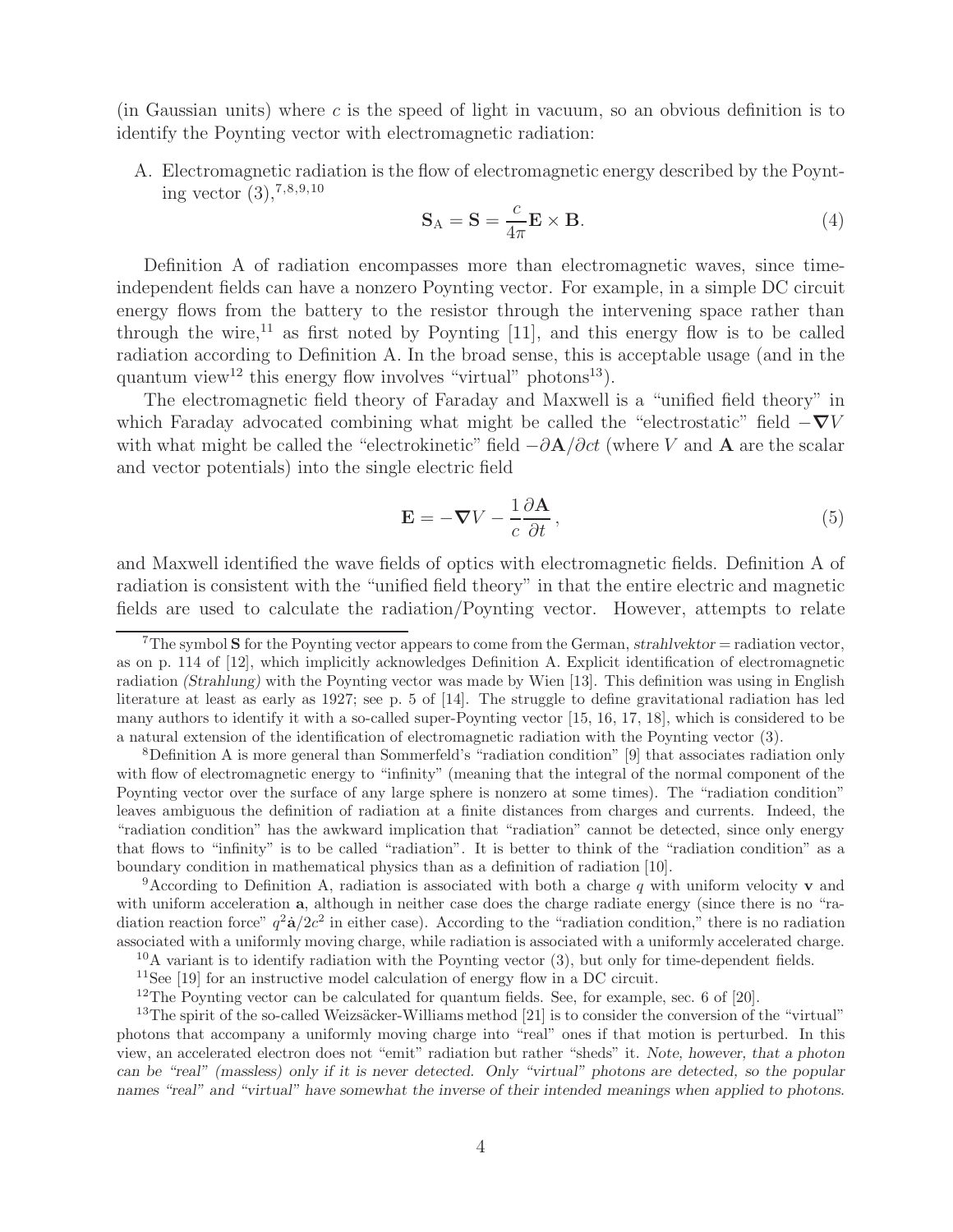radiation to accelerated charges led to decompositions of the electromagnetic fields into "radiation" and "nonradiation" fields, or into "incident" and "reflected/scattered" fields.<sup>14</sup>

## **3 Radiation Fields**

Considerations of a decomposition of the electric field into "radiation" and "nonradiation" parts likely follows from the calculations by Liènard  $[25]$  and by Wiechert  $[26]$  of the electromagnetic fields of a single, accelerated charge, which can be summarized as,<sup>15</sup>

$$
\mathbf{E}(\mathbf{x},t) = \mathbf{E}_{\text{nonrad}} + \mathbf{E}_{\text{rad}}, \qquad (6)
$$

$$
\mathbf{E}_{\text{nonrad}} = q \left[ \frac{\hat{\mathbf{r}} - \mathbf{v}/c}{\gamma^2 r^2 (1 - \hat{\mathbf{r}} \cdot \mathbf{v}/c)^3} \right]_{\text{ret}}, \qquad \mathbf{E}_{\text{rad}} = q \left[ \frac{\hat{\mathbf{r}} \times [(\hat{\mathbf{r}} - \mathbf{v}/c) \times \mathbf{a}/c]}{c r (1 - \hat{\mathbf{r}} \cdot \mathbf{v}/c)^3} \right]_{\text{ret}}, \quad (7)
$$

$$
\mathbf{B}(\mathbf{x},t) = [\hat{\mathbf{r}}]_{\text{ret}} \times \mathbf{E} = \mathbf{B}_{\text{nonrad}} + \mathbf{B}_{\text{rad}} = [\hat{\mathbf{r}}]_{\text{ret}} \times \mathbf{E}_{\text{nonrad}} + [\hat{\mathbf{r}}]_{\text{ret}} \times \mathbf{E}_{\text{rad}},
$$
(8)

where **v** =  $d\mathbf{x}_q/dt$  is the velocity of the charge,  $\mathbf{a} = d^2\mathbf{x}_q/dt^2$  is its acceleration,  $\gamma$  =  $1/\sqrt{1-v^2/c^2}$ , the distance from the charge to the observer is  $\mathbf{r} = \mathbf{x} - \mathbf{x}_q$ , and the retarded time is  $t' = t - r/c$ .<sup>16</sup> Of course, no measurement can distinguish between  $\mathbf{E}_{\text{rad}}$  and  $\mathbf{E}_{\text{nonrad}}$ . The decomposition (6) and (8) is purely conceptual, so one must be cautious in assigning physical significance to it (other than that at large distances from a source that contains accelerated charges, the fields fall off inversely with distance).

This decomposition reinforces the notion that "accelerated charges radiate" and that "radiation is due to the acceleration of charges". These views are popularly represented by the "kink model" of radiation, which was perhaps first introduced by Heaviside [29], and more graphically by J.J. Thomson [30].

A decomposition into radiation and nonradiation fields when the sources are charge and

<sup>16</sup>An alternative form of eq. (7) was given by Heaviside [27] and later popularized by Feynman [28],

$$
\mathbf{E}_{\text{nonrad}} = q \left[ \frac{\hat{\mathbf{R}}}{R^2} \right] + \frac{q}{c} \left[ R \frac{d}{dt} \frac{\hat{\mathbf{R}}}{R^2} \right], \qquad \mathbf{E}_{\text{rad}} = \frac{q}{c^2} \left[ \frac{d^2 \hat{\mathbf{R}}}{dt^2} \right]. \tag{9}
$$

Note that Heaviside's v is our c, his  $\mu v^2/4\pi = 1$  in Gaussian units, and that his **R**<sub>1</sub> is our **R**<sup> $\hat{\bf R}$ . Then, his</sup> eq. (32) can be rewritten as,

$$
\mathbf{E} = \frac{\mu Q}{4\pi} \left\{ \dot{\mathbf{R}}_1 + \frac{v}{R^2} (R\dot{\mathbf{R}}_1 - 2\mathbf{R}_1 \dot{R} + v\mathbf{R}_1) \right\} \to Q \left[ \frac{\hat{\mathbf{R}}}{R^2} + \frac{R}{c} \frac{d}{dt} \frac{\hat{\mathbf{R}}}{R^2} + \frac{1}{c^2} \frac{d^2 \hat{\mathbf{R}}}{dt^2} \right]_{\text{ret}},
$$
(10)

which is Feynman's expression (9).

<sup>&</sup>lt;sup>14</sup>Another decomposition of the fields is due to Helmholtz [22, 23], in which  $\mathbf{E} = \mathbf{E}_{irr} + \mathbf{E}_{rot}$  (and  $\mathbf{B} = \mathbf{B}_{\text{rot}}$  where  $\nabla \times \mathbf{E}_{\text{irr}} = 0 = \nabla \cdot \mathbf{E}_{\text{rot}}$ . Then, one can write  $\mathbf{S} = \mathbf{S}_{\text{irr}} + \mathbf{S}_{\text{rot}} = \mathbf{E}_{\text{irr}} \times \mathbf{B} + \mathbf{E}_{\text{rot}} \times \mathbf{B}$ . However, calculation of **E**irr and **E**rot requires instantaneous knowledge throughout the entire Universe, so the Helmholtz decomposition is of a mathematical rather than physical character. An explanation of radiation that uses the Helmholtz decomposition without awareness of this is [24].

<sup>&</sup>lt;sup>15</sup>Throughout this note the charges are assumed to be in media with unit relative permittivity and permeability.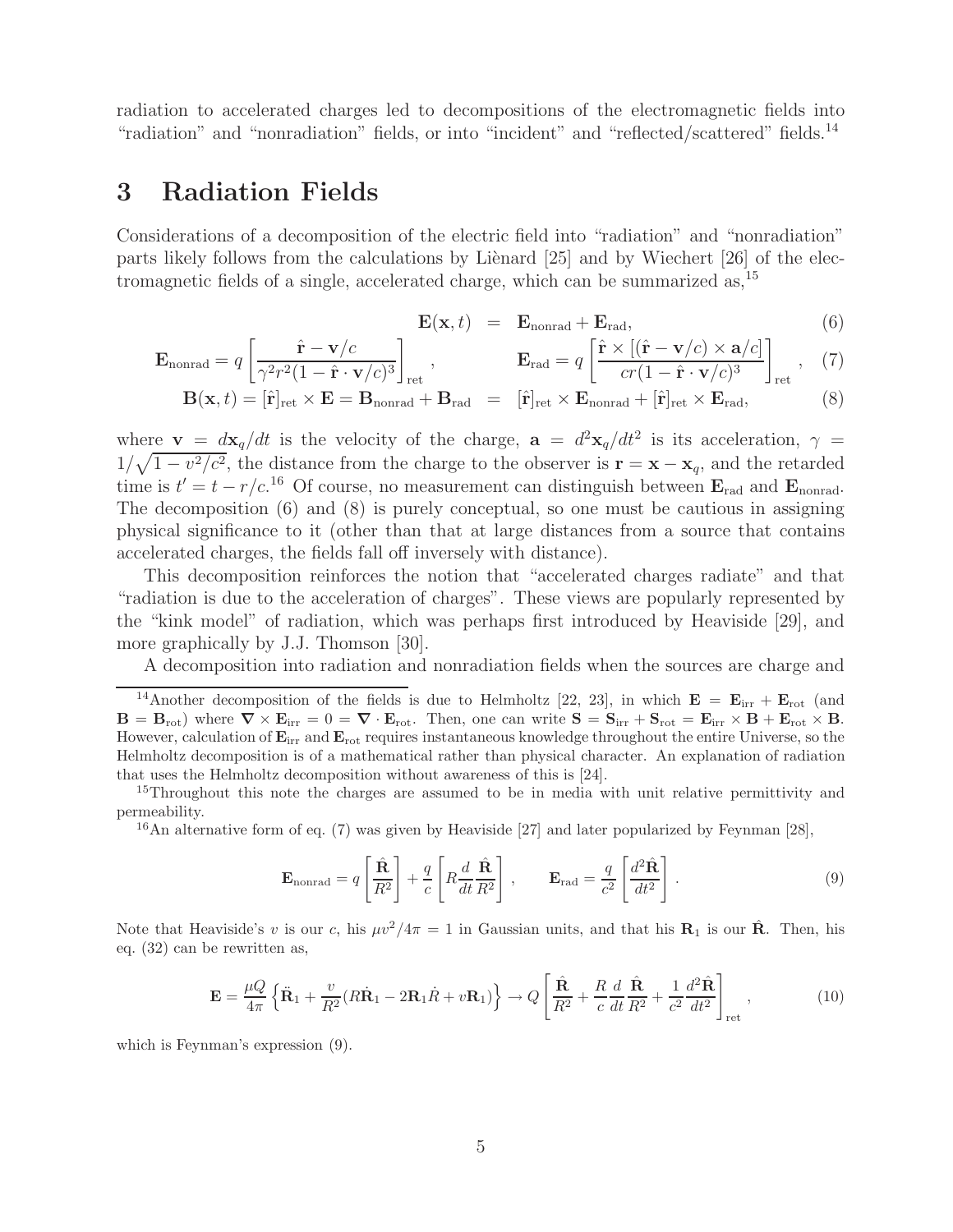current densities  $\rho$  and **J** can be made using,<sup>17</sup>

$$
\mathbf{E}(\mathbf{x},t) = \int \frac{[\rho] \,\hat{\mathbf{R}}}{R^2} \, d^3 \mathbf{x}' + \frac{1}{c} \int \frac{([\mathbf{J}] \cdot \hat{\mathbf{R}}) \hat{\mathbf{R}} + ([\mathbf{J}] \times \hat{\mathbf{R}}) \times \hat{\mathbf{R}}}{R^2} \, d^3 \mathbf{x}' + \frac{1}{c^2} \int \frac{([\mathbf{j}] \times \hat{\mathbf{R}}) \times \hat{\mathbf{R}}}{R} \, d^3 \mathbf{x}',\tag{13}
$$

$$
\mathbf{B}(\mathbf{x},t) = \frac{1}{c} \int \frac{[\mathbf{J}] \times \hat{\mathbf{R}}}{R^2} d^3 \mathbf{x}' + \frac{1}{c^2} \int \frac{[\dot{\mathbf{J}}] \times \hat{\mathbf{R}}}{R} d^3 \mathbf{x}',\tag{14}
$$

where  $\mathbf{R} = \mathbf{x} - \mathbf{x}'$  and  $[\mathbf{J}] = \mathbf{J}(\mathbf{x}', t' = t - R/c)$ . The radiation fields are the final terms in eqs.  $(13)-(14)$ ,

$$
\mathbf{E}_{\rm rad}(\mathbf{x},t) = \frac{1}{c^2} \int \frac{([\dot{\mathbf{J}}] \times \hat{\mathbf{R}}) \times \hat{\mathbf{R}}}{R} d^3 \mathbf{x}', \qquad \mathbf{B}_{\rm rad}(\mathbf{x},t) = \frac{1}{c^2} \int \frac{[\dot{\mathbf{J}}] \times \hat{\mathbf{R}}}{R} d^3 \mathbf{x}'. \tag{15}
$$

The decomposition into radiation and nonradiation fields leads many people to a different definition of radiation:

B. Radiation is the flow of energy described by the part of the Poynting vector due to the radiation fields,

$$
\mathbf{S}_B = \mathbf{S}_{\text{rad}} = \frac{c}{4\pi} \mathbf{E}_{\text{rad}} \times \mathbf{B}_{\text{rad}}.
$$
 (16)

However, neither the vectors **S** nor **S**rad can be written as a single volume integral over the source charges and currents,

$$
\mathbf{S}, \ \mathbf{S}_{\text{rad}} \neq \int \frac{\mathbf{s}([\rho], [\mathbf{J}], [\dot{\mathbf{J}}], \hat{\mathbf{R}})}{R^2} d^3 \mathbf{x}', \tag{17}
$$

where **s** is some vector function (possibly including spatial derivatives of  $[\rho]$  and  $[\mathbf{J}]$ ).<sup>18</sup> Rather, we note that Poynting's theorem [11] can be written in the form,

$$
\nabla \cdot \mathbf{S} = -\frac{\partial u}{\partial t} - \mathbf{J} \cdot \mathbf{E},\tag{19}
$$

<sup>17</sup>Equations (13)-(14) first appear in [31], although versions of their Fourier transforms appear in [32, 33], and more explicitly in [34, 35]. An alternative approach is to integrate the wave equations,

$$
\nabla^2 \mathbf{E} - \frac{1}{c^2} \frac{\partial^2 \mathbf{E}}{\partial t^2} = 4\pi \nabla \rho + \frac{4\pi}{c} \frac{\partial \mathbf{J}}{\partial t} \quad \text{and} \quad \nabla^2 \mathbf{B} - \frac{1}{c^2} \frac{\partial^2 \mathbf{B}}{\partial t^2} = -\frac{4\pi}{c} \nabla \times \mathbf{J}, \tag{11}
$$

using the method of Lorenz [36] to obtain,

$$
\mathbf{E} = -\int \frac{\left[\nabla' \rho\right]}{R} d^3 \mathbf{x}' - \frac{1}{c^2} \int \frac{\left[\mathbf{j}\right]}{R} d^3 \mathbf{x}' \quad \text{and} \quad \mathbf{B} = \frac{1}{c} \int \frac{\left[\nabla' \times \mathbf{J}\right]}{R} d^3 \mathbf{x}'.
$$
 (12)

With effort, the derivatives  $\nabla'$  can to transformed away to yield eqs. (13)-(14).

<sup>18</sup>One way to see this is to take the d'Alembertian of the Poynting vector  $(3)$ ,

$$
\frac{4\pi}{c} \left( \nabla^2 \mathbf{S} - \frac{1}{c^2} \frac{\partial^2 \mathbf{S}}{\partial t^2} \right) = \left( \nabla^2 \mathbf{E} - \frac{1}{c^2} \frac{\partial^2 \mathbf{E}}{\partial t^2} \right) \times \mathbf{B} + \mathbf{E} \times \left( \nabla^2 \mathbf{E} - \frac{1}{c^2} \frac{\partial^2 \mathbf{E}}{\partial t^2} \right) \n+2 \sum_{w=x,y,z} \frac{\partial \mathbf{E}}{\partial w} \times \frac{\partial \mathbf{B}}{\partial w} - \frac{2}{c^2} \frac{\partial \mathbf{E}}{\partial t} \times \frac{\partial \mathbf{B}}{\partial t}.
$$
\n(18)

Since the righthand side of eq. (18) cannot be expressed directly in terms of charges and currents (without becoming an integral equation by use of eqs.  $(11)-(12)$ ), no solution of form  $(17)$  exists.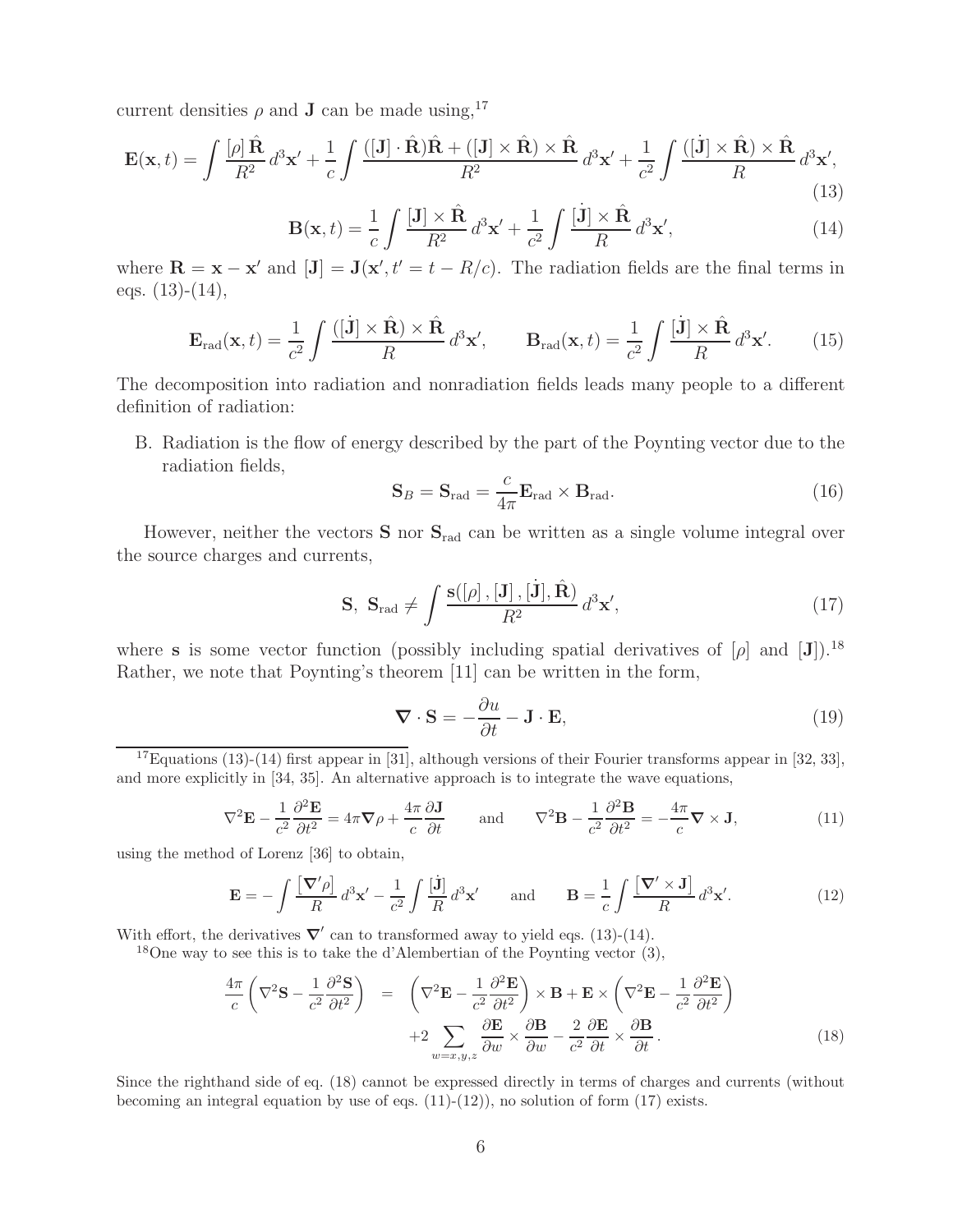where  $u = (E^2 + B^2)/8\pi$  is the density of energy in the electromagnetic field. This has the implication that both a time-varying field-energy density u and the electric current **J** act as sources for the Poynting vector. See [37]-[41] for analytic discussions of this in the case of pulsed, point (Hertzian) dipoles.

Thus, although we can identify "radiation fields" which depend only on accelerated charges, we cannot say electromagnetic radiation is the flow of electromagnetic energy corresponding to some or all of the Poynting vector (3) such that this radiation depends only on charges and currents in an integration over (retarded) source terms. It appears to this author that the decomposition of the electromagnetic fields into "radiation" and "nonradiation" parts (which goes against the Maxwellian vision of a unified field theory) does not accomplish its underlying goal of relating "radiation" to accelerated charges alone.<sup>19</sup> As such, it is preferable to use Definition A for radiation as being described by the entire Poynting vector.

Furthermore, local measurement of the electromagnetic fields cannot separate them into "radiation" and "nonradiation" components. This can only be done with knowledge of the distance source current density **J**. Hence, Definition B of radiation is not a local definition, and should be disfavored for this reason alone.

### **4 Radiation of Angular Momentum**

The angular momentum of an electromagnetic field is defined as,  $20$ 

$$
\mathbf{L}_{\text{field}} = \int \mathbf{r} \times \frac{\mathbf{E} \times \mathbf{B}}{4\pi c} d\text{Vol.}
$$
 (20)

According to definition A,eq. (20) also described the radiated angular momentum, but if If we adopt definition B for radiation, we would then say that the radiated angular momentum is,

$$
\mathbf{L}_{\text{rad}} = \int \mathbf{r} \times \frac{\mathbf{E}_{\text{rad}} \times \mathbf{B}_{\text{rad}}}{4\pi c} d\text{Vol}
$$
 (Definition B). (21)

However, for a source centered on the origin, the radiation fields  $\mathbf{E}_{rad}$  and  $\mathbf{B}_{rad}$  are transverse to **r** at large distances, such that the integrand of eq. (21) vanishes at large distances, and we would be led to say that no angular momentum can be radiated to "infinity".<sup>21</sup>

Hence, Definition A is to be preferred over Definition B.

<sup>19</sup>An example of an extended system in which Definitions A and B lead to the same notion of "radiation" is a uniform sheet of charge that is given a constant velocity in its plane at  $t = 0$ . See [42] for computation of the radiation here according to Definition B.

<sup>&</sup>lt;sup>20</sup>See, for example, p. 608 of [43] and eq.  $(A.9)$  of [44].

 $21\text{As discussed in prob. 5 of } [45]$ , the radiation of angular momentum in the far zone of an elliptically polarized Hertzian electric dipole is associated with the cross product of the part of the electric field that varies as  $1/r$  with the part of the magnetic field that varies as  $1/r^2$ , and conversely. Hence, the parts of the fields that vary as  $1/r^2$  should be considered as contributing to "radiation," as in Definition A.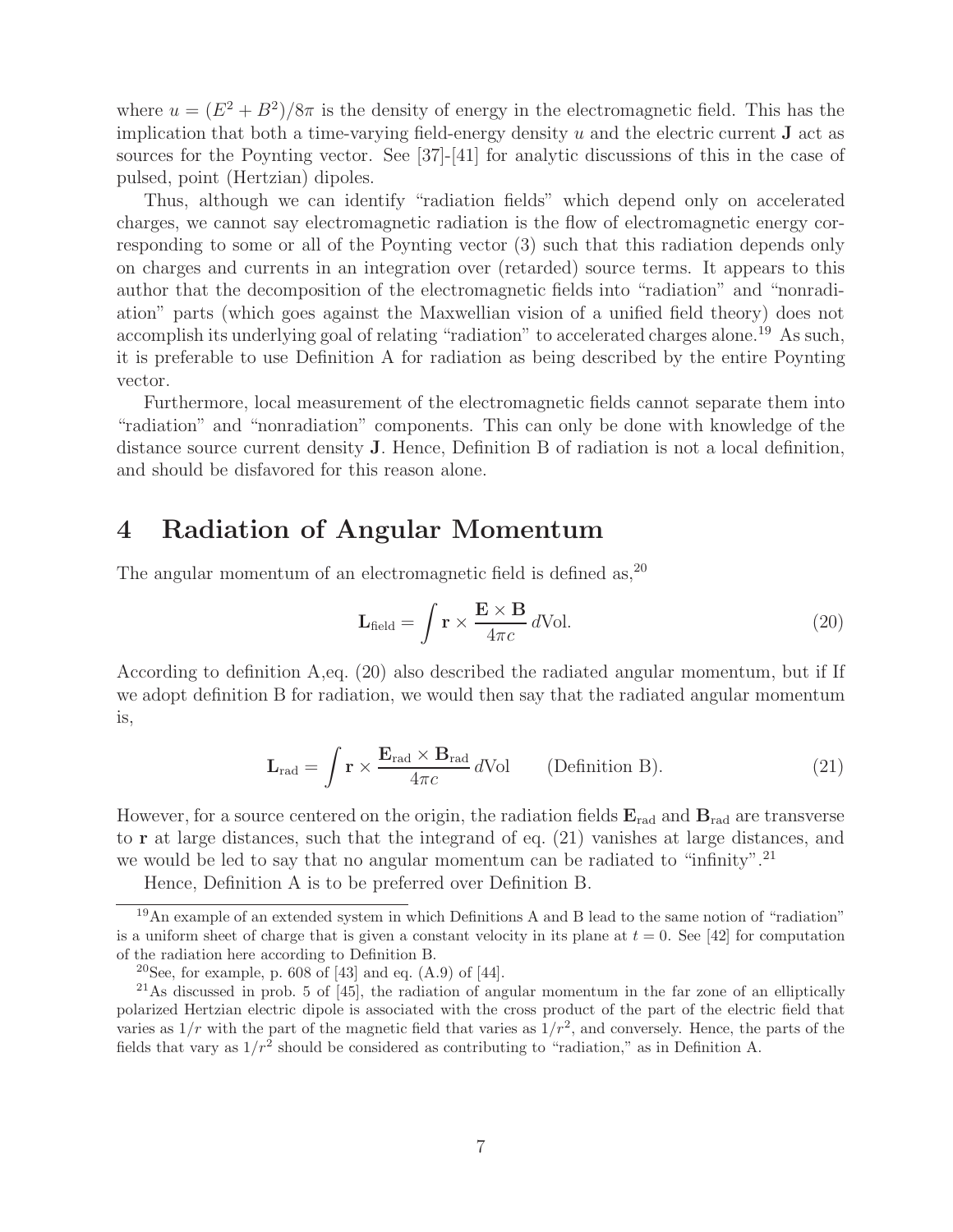## **5 The Issue of Cause and Effect**

The equations  $(6)-(8)$  and  $(13)-(14)$  express the electromagnetic fields in terms of charges and currents. This can give the impression that Maxwell's equations imply that fields are "caused" by charges and currents. However, most electrical currents are "caused" by electric fields, and many electric charge distributions are "induced" by electric fields. That is, Maxwell's electrodynamics is a complete logical system only when his four differential equations for the fields are supplemented with the laws,

$$
\mathbf{F} = q\left(\mathbf{E} + \frac{\mathbf{v}}{c} \times \mathbf{B}\right), \qquad \mathbf{f} = \rho \mathbf{E} + \frac{\mathbf{J}}{c} \times \mathbf{B}, \tag{22}
$$

for the force **F** on an individual charge (Lorentz) and for the force density **f** on charge and current densities, respectively.<sup>22</sup> Thus, categorical identification of "cause" and "effect" (or "before" and "after") in electrodynamics is not possible in general, being dependent on an assumption as to what constitutes the initial conditions.

Definition B of radiation tends to be associated with a view that the relevant initial conditions involve knowledge of the charge and current distributions, whereas Definition A of radiation is more neutral as to the assumption as to the initial conditions.

An even more explicit attempt to associate the concept of radiation with "before" and "after" is considered in sec. 6.

## **6 Time-Harmonic Fields**

Many important examples of the flow of electromagnetic energy involve such a narrow range of frequencies that the approximation of a single (angular) frequency  $\omega$  is sufficient. In this approximation the time average of any quantity (at a given point in space) is constant. In particular, the time-average field energy density  $\langle u \rangle$  is constant, such that the time-average of Poynting's theorem (19) reads,

$$
\nabla \cdot \langle \mathbf{S} \rangle = - \langle \mathbf{J} \cdot \mathbf{E} \rangle, \tag{23}
$$

which permits the interpretation that the time-average Poynting vector has no sources in current-free regions. This contrasts with the case of the Poynting vector for fields with arbitrary time dependence, for which a changing field energy density  $\partial u/\partial t$  acts as a source.

The present note concerns the definition of radiation for a collection of charges, particularly those in conductors, in which case the velocities are extremely low and the lab frame is essentially the instantaneous rest frame of all of the charges. Then, the motion of each charge is well approximated as that of an ideal, oscillating, point (Hertzian) electric dipole [47] with (complex) moment **p**, for which the electromagnetic fields are (see, for example, sec. 9.2 of [43]),

$$
\mathbf{E} = k^2 p(\hat{\mathbf{r}} \times \hat{\mathbf{p}}) \times \hat{\mathbf{r}} \frac{e^{i(kr - \omega t)}}{r} + p[3(\hat{\mathbf{p}} \cdot \hat{\mathbf{r}})\hat{\mathbf{r}} - \hat{\mathbf{p}}] \left(\frac{1}{r^3} - \frac{ik}{r^2}\right) e^{i(kr - \omega t)},\tag{24}
$$

 $22$ The Lorentz force density in eq. (22) is not reliable for force computations in some cases involving macroscopic, permeable media. See, for example, [46].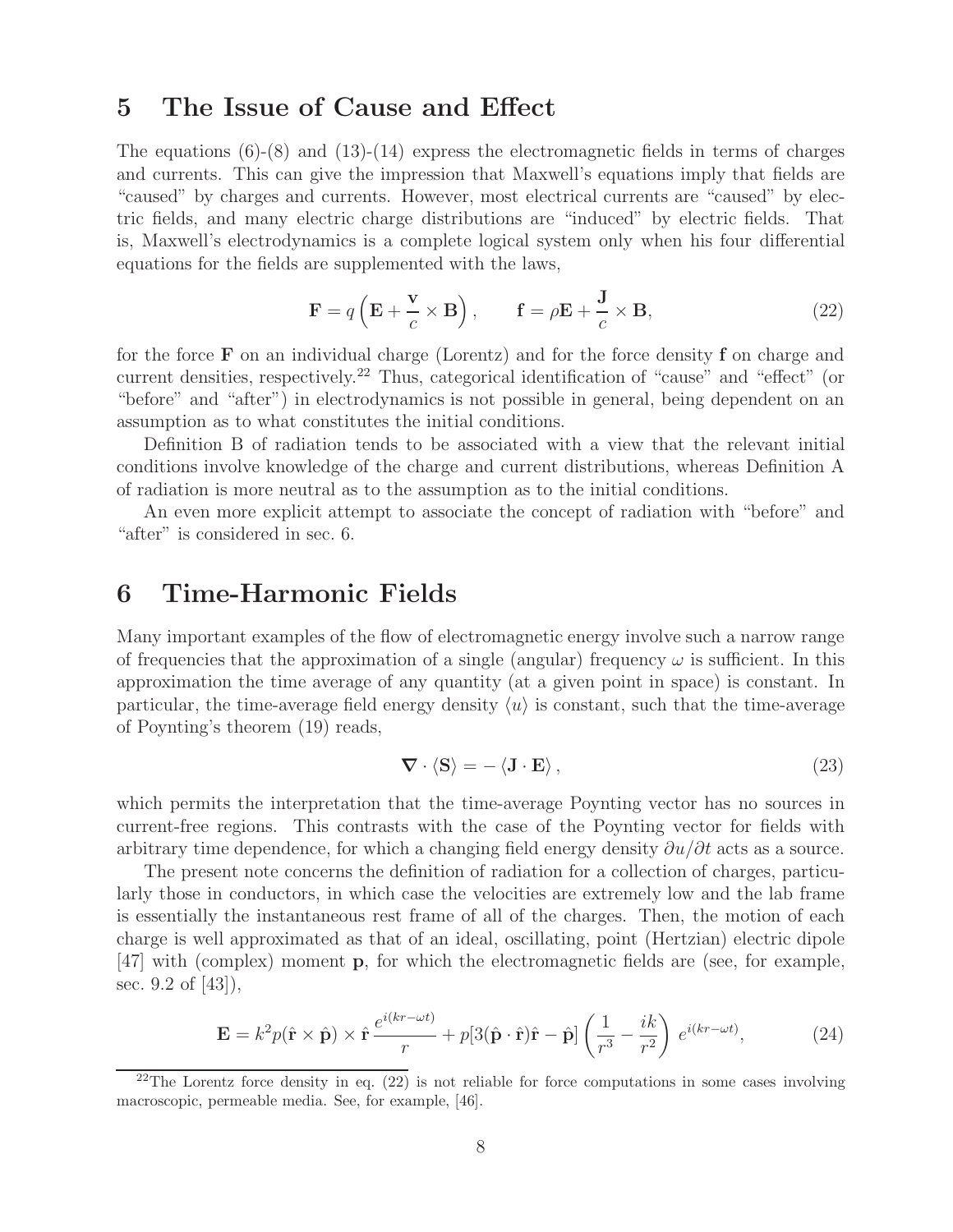$$
\mathbf{B} = k^2 p(\hat{\mathbf{r}} \times \hat{\mathbf{p}}) \left( \frac{1}{r} - \frac{1}{ikr^2} \right) e^{i(kr - \omega t)}.
$$
 (25)

The "radiation fields" of a Hertzian dipole are,

$$
\mathbf{E}_{\rm rad} = k^2 p(\hat{\mathbf{r}} \times \hat{\mathbf{p}}) \times \hat{\mathbf{r}} \frac{e^{i(kr - \omega t)}}{r}, \qquad \mathbf{B}_{\rm rad} = k^2 p(\hat{\mathbf{r}} \times \hat{\mathbf{p}}) \frac{e^{i(kr - \omega t)}}{r}.
$$
 (26)

Hence, Definitions A and B for the time-average radiation of a collection of oscillating charges  $q_i$  are,

A. The time-average radiation is defined to be the (time-average) Poynting vector of the total fields of the charges.

$$
\langle \mathbf{S}_A \rangle = \langle \mathbf{S} \rangle = \frac{c}{8\pi} Re \left( \sum_j \mathbf{E}(q_j) \times \sum_k \mathbf{B}^{\star}(q_k) \right). \tag{27}
$$

B. The time-average radiation is defined to be the (time-average) Poynting vector due only to the "radiation fields" of the charges,  $2^3$ 

$$
\langle \mathbf{S}_B \rangle = \frac{c}{8\pi} Re \left( \sum_j \mathbf{E}_{\text{rad}}(q_j) \times \sum_k \mathbf{B}_{\text{rad}}^{\star}(q_k) \right). \tag{28}
$$

For a single oscillating charge we find that,

$$
\langle \mathbf{S} \rangle = \langle \mathbf{S}_A \rangle = \langle \mathbf{S}_B \rangle = k^4 |p|^2 \frac{|\hat{\mathbf{r}} \times \hat{\mathbf{p}}|^2}{r^2} \hat{\mathbf{r}},
$$
(29)

where unit vector  $\hat{\mathbf{r}}$  points from the average position of the charge to the observer.

To see that the quantities  $\langle S_A \rangle$  and  $\langle S_B \rangle$  are not the same when more that one charge is accelerated it suffices to consider a system of only two charges,  $q_1$  and  $q_2$ , at (average) positions  $\mathbf{x}_1$  and  $\mathbf{x}_2$ , with (complex) oscillating dipole moments  $\mathbf{p}_1$  and  $\mathbf{p}_2$ . Then,

$$
\mathbf{E}(\mathbf{x},t) = k^2 p_1(\hat{\mathbf{r}}_1 \times \hat{\mathbf{p}}_1) \times \hat{\mathbf{r}}_1 \frac{e^{i(kr_1 - \omega t)}}{r_1} + p_1[3(\hat{\mathbf{p}}_1 \cdot \hat{\mathbf{r}}_1)\hat{\mathbf{r}}_1 - \hat{\mathbf{p}}_1] \left(\frac{1}{r_1^3} - \frac{ik}{r_1^2}\right) e^{i(kr_1 - \omega t)} \tag{30}
$$

$$
+ k^2 p_1(\hat{\mathbf{r}}_2 \times \hat{\mathbf{p}}_2) \times \hat{\mathbf{r}}_2 \frac{e^{i(kr_2 - \omega t)}}{r_2} + p_2[3(\hat{\mathbf{p}}_2 \cdot \hat{\mathbf{r}}_2)\hat{\mathbf{r}}_2 - \hat{\mathbf{p}}_2] \left(\frac{1}{r_2^3} - \frac{ik}{r_2^2}\right) e^{i(kr_2 - \omega t)},
$$

$$
\mathbf{B}(\mathbf{x},t) = k^2 p_1(\hat{\mathbf{r}}_1 \times \hat{\mathbf{p}}_1) \left(\frac{1}{r_1} - \frac{1}{ikr_1^2}\right) e^{i(kr_1 - \omega t)} + k^2 p_2(\hat{\mathbf{r}}_2 \times \hat{\mathbf{p}}_2) \left(\frac{1}{r_2} - \frac{1}{ikr_2^2}\right) e^{i(kr_2 - \omega t)},
$$
(31)

<sup>&</sup>lt;sup>23</sup>It is always possible to represent a time-varying electromagnetic field as a sum of electromagnetic plane waves, of which some are propagating (homogeneous, of form  $\mathbf{E} e^{i(\mathbf{k}\cdot\mathbf{r}-\omega t)}$ ,  $\mathbf{B} = \hat{\mathbf{k}} \times \mathbf{E}$ , where the constant fields **E** and **B** obey  $\mathbf{E} \cdot \mathbf{k} = 0 = \mathbf{B} \cdot \mathbf{k}$ ) and some are evanescent (inhomogeneous) [48]. We might then entertain Definition C, that "radiation" is  $\langle S_C \rangle = (c/8\pi)Re \sum E_m \times B_n^* e^{i[(\mathbf{k}_m - \mathbf{k}_n)\cdot\mathbf{r} - (\omega_m - \omega_n)t]}, i.e.,$  the (time-average) Poynting vector formed only from the propagating electromagnetic fields. I believe that Definition C is equivalent to Definition B, in that only the "radiation fields" propagate far from their sources and are therefore represented by the propagating waves in Definition C. Then, the objection to Definition B discussed below also applies to Definition C.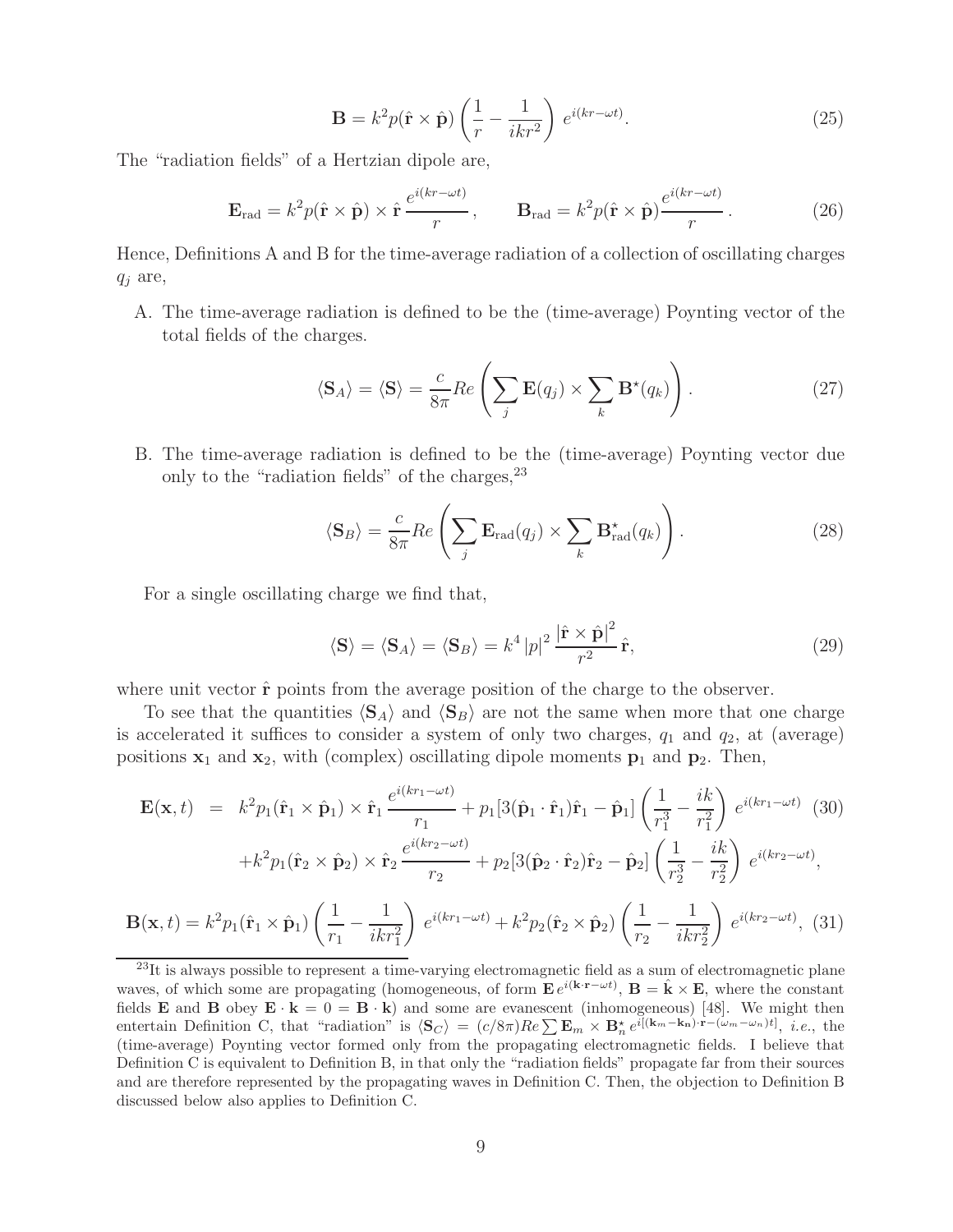where  $\mathbf{r}_j = \mathbf{x} - \mathbf{x}_j$ , and,

$$
\frac{8\pi}{c} \langle \mathbf{S}_{A} \rangle = k^{4} |p_{1}|^{2} \frac{|\hat{\mathbf{r}}_{1} \times \hat{\mathbf{p}}_{1}|^{2}}{r_{1}^{2}} \hat{\mathbf{r}}_{1} + k^{4} |p_{2}|^{2} \frac{|\hat{\mathbf{r}}_{2} \times \hat{\mathbf{p}}_{2}|^{2}}{r_{2}^{2}} \hat{\mathbf{r}}_{2} \n+ k^{4} [(\hat{\mathbf{r}}_{1} + \hat{\mathbf{r}}_{2})(\hat{\mathbf{r}}_{1} \times \hat{\mathbf{p}}_{1}) \cdot (\hat{\mathbf{r}}_{2} \times \hat{\mathbf{p}}_{2}) - (\hat{\mathbf{r}}_{1} \cdot \hat{\mathbf{r}}_{2} \times \hat{\mathbf{p}}_{1})(\hat{\mathbf{r}}_{1} \times \hat{\mathbf{p}}_{1}) \n- (\hat{\mathbf{r}}_{2} \cdot \hat{\mathbf{r}}_{1} \times \hat{\mathbf{p}}_{2})(\hat{\mathbf{r}}_{2} \times \hat{\mathbf{p}}_{2}) \left\{ \frac{2Re[p_{1}p_{2}^{*}e^{ik(r_{1}-r_{2})}]}{r_{1}r_{2}} + Re \left[ \frac{p_{1}p_{2}^{*}e^{ik(r_{1}-r_{2})}}{ikr_{1}r_{2}^{2}} + \frac{p_{2}p_{1}^{*}e^{ik(r_{2}-r_{1})}}{ikr_{2}r_{1}^{2}} \right] \right\} \n+ k^{2} [3(\hat{\mathbf{p}}_{1} \cdot \hat{\mathbf{r}}_{1})\hat{\mathbf{r}}_{1} - \hat{\mathbf{p}}_{1}] \times (\hat{\mathbf{r}}_{2} \times \hat{\mathbf{p}}_{2}) Re \left[ p_{1}p_{2}^{*}e^{ik(r_{1}-r_{2})} \left( \frac{1}{r_{1}^{3}} - \frac{ik}{r_{1}^{2}} \right) \left( \frac{1}{r_{2}} + \frac{1}{ikr_{2}^{2}} \right) \right] \n+ k^{2} [3(\hat{\mathbf{p}}_{2} \cdot \hat{\mathbf{r}}_{2})\hat{\mathbf{r}}_{2} - \hat{\mathbf{p}}_{2}] \times (\hat{\mathbf{r}}_{1} \times \hat{\mathbf{p}}_{1}) Re \left[ p_{2}p_{1}^{
$$

Then,  $(8\pi/c)\langle\mathbf{S}_B\rangle$  equals only the first three lines of eq. (32).

Thus,  $\langle S_A \rangle = \langle S_B \rangle$  in the "far zone" (where  $kr_j \gg 1$  for all charges  $q_j$ ), but they differ in the "near zone" close to the source charges.

The total time-average energy density  $\langle u \rangle$  in the electromagnetic fields of the oscillating charges is constant in time at every point in space outside the charges themselves, so energy conservation (Poynting's theorem) implies that,

$$
\nabla \cdot \langle \mathbf{S}_A \rangle = -\frac{\partial \langle u \rangle}{\partial t} = 0. \tag{33}
$$

However,

$$
\frac{4\pi}{ck^4}\nabla \cdot \langle \mathbf{S}_B \rangle = k \frac{Im[p_1p_2^* e^{ik(r_1 - r_2)}]}{r_1 r_2} [(\hat{\mathbf{r}}_1 \times \hat{\mathbf{r}}_2 \cdot \hat{\mathbf{p}}_2)^2 - (\hat{\mathbf{r}}_1 \times \hat{\mathbf{r}}_2 \cdot \hat{\mathbf{p}}_1)^2]
$$
\n
$$
- \frac{Re[p_1p_2^* e^{ik(r_1 - r_2)}]}{r_1 r_2} \left[ \frac{(\hat{\mathbf{r}}_1 \times \hat{\mathbf{r}}_2 \cdot \hat{\mathbf{p}}_2)^2}{r_1} + \frac{(\hat{\mathbf{r}}_1 \times \hat{\mathbf{r}}_2 \cdot \hat{\mathbf{p}}_1)^2}{r_2} + (\hat{\mathbf{r}}_1 \cdot \hat{\mathbf{r}}_2 - 1) \left( \frac{1}{r_1} + \frac{1}{r_2} \right) (\hat{\mathbf{r}}_1 \times \hat{\mathbf{p}}_1) \cdot (\hat{\mathbf{r}}_2 \times \hat{\mathbf{p}}_2)
$$
\n
$$
- \left( \frac{1}{r_1} + \frac{1}{r_2} \right) (\hat{\mathbf{r}}_1 \times \hat{\mathbf{r}}_2 \cdot \hat{\mathbf{p}}_1) (\hat{\mathbf{r}}_1 \times \hat{\mathbf{r}}_2 \cdot \hat{\mathbf{p}}_2)
$$
\n
$$
- (\hat{\mathbf{r}}_1 \times \hat{\mathbf{r}}_2) \cdot \left( \frac{(\hat{\mathbf{r}}_1 \cdot \hat{\mathbf{p}}_1) \hat{\mathbf{r}}_2 \times \hat{\mathbf{p}}_2}{r_1} + \frac{(\hat{\mathbf{r}}_2 \cdot \hat{\mathbf{p}}_2) \hat{\mathbf{r}}_1 \times \hat{\mathbf{p}}_1}{r_2} \right)
$$
\n
$$
+ (\hat{\mathbf{r}}_1 \times \hat{\mathbf{p}}_2) \cdot (\hat{\mathbf{r}}_2 \times \hat{\mathbf{p}}_2) \left( \frac{\hat{\mathbf{r}}_1 \cdot \hat{\mathbf{r}}_2}{r_1} - \frac{1}{r_2} \right),
$$
\n(34)

which is nonzero in the "near zone" (and outside the charges). $24$  This means that there are sources (and sinks) of the Poynting flux  $\langle S_B \rangle$  in the "near zone" other than the charges

<sup>&</sup>lt;sup>24</sup>As expected, eq. (34) vanishes when **r**<sub>1</sub> = **r**<sub>2</sub> even if  $\mathbf{p}_1 \neq \mathbf{p}_2$ , and when either  $p_1$  or  $p_2$  is zero.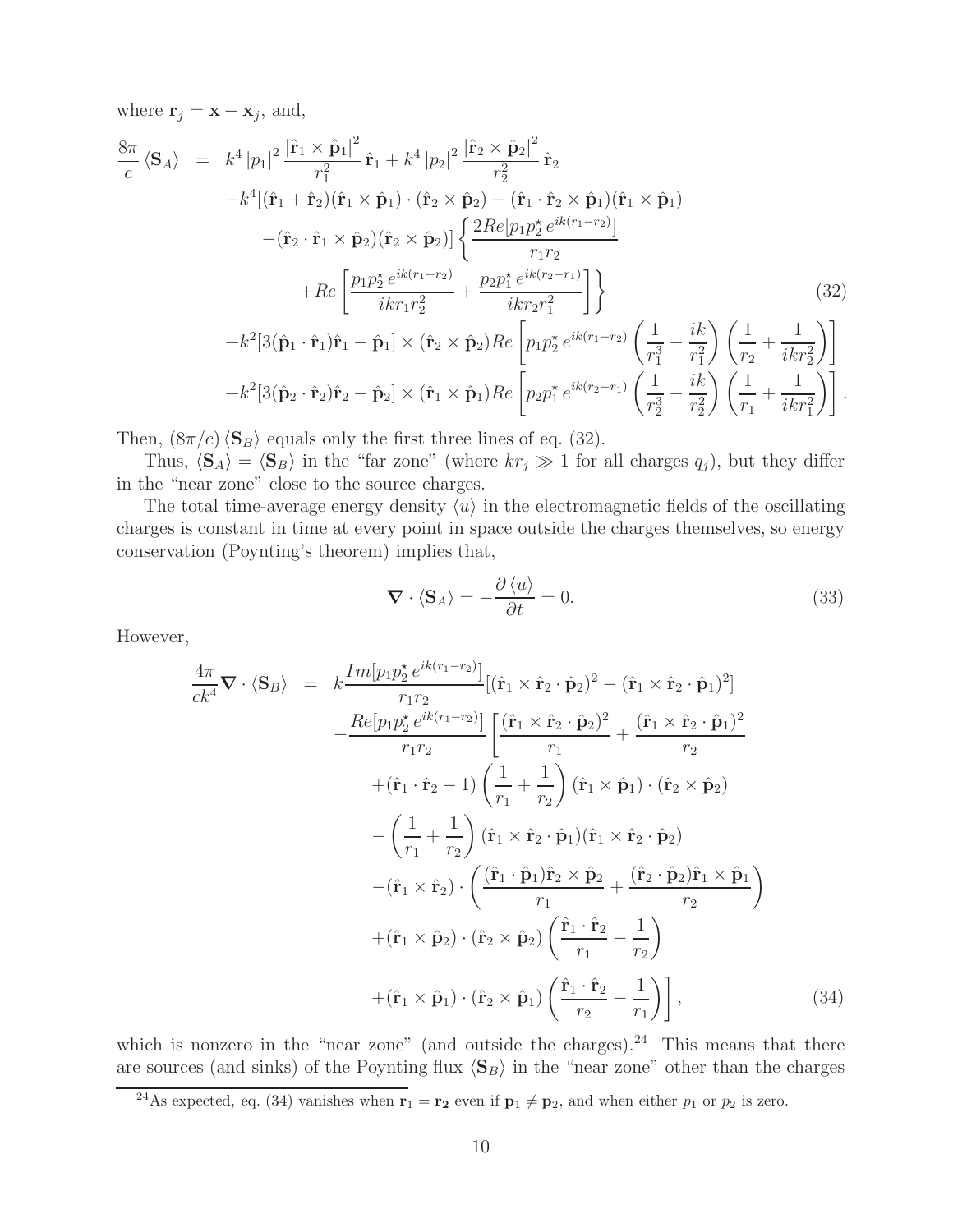themselves. That is, the other part of the time-average Poynting vector,  $\langle S \rangle - \langle S_B \rangle$ , delivers energy steadily to some current-free regions in the "near zone", where that energy is (mathematically) "converted" into the flow  $\langle S_B \rangle$  and transported to other regions of the "near zone", where that energy is "reconverted" into the flow  $\langle S \rangle - \langle S_B \rangle^{25,26}$ 

In contrast, the time-average flow of energy described by  $\langle S \rangle = \langle S_A \rangle$  moves smoothly from source currents through the "near zone" and on to the "far zone" (or into sink currents in the "near zone").

## **7 Incident and Reflected/Scattered Radiation**

Another notion about radiation that comes from optics is that it can usefully be decomposed into "incident" and "reflected" (or "scattered") radiation.<sup>27</sup> This decomposition is based on three assumptions that are not generally valid: all charges and currents reside in two widely separated regions, such that the back reaction of the "scattered" waves on the source region can be neglected; the observer is many wavelengths away from and charges and currents; and that the directions of the "incident" and "scattered" waves at the observer are obvious, such that a directional detector can distinguish between the "incident" and the "scattered" radiation.

In the "near zone" of charges and currents, these assumptions are not realistic, and the decomposition does not give very meaningful results there. To see this in more detail, consider the decomposition,

$$
\mathbf{E} = \mathbf{E}_{\text{in}} + \mathbf{E}_{\text{scat}}, \qquad \mathbf{B} = \mathbf{B}_{\text{in}} + \mathbf{B}_{\text{scat}}.
$$
 (35)

Then, the Poynting vector can be written as,

$$
\mathbf{S} = \frac{c}{4\pi} (\mathbf{E}_{in} + \mathbf{E}_{scat} \times (\mathbf{B}_{in} + \mathbf{B}_{scat})
$$
  
\n
$$
= \frac{c}{4\pi} \mathbf{E}_{in} \times \mathbf{B}_{in} + \frac{c}{4\pi} \mathbf{E}_{scat} \times \mathbf{B}_{scat} + \frac{c}{4\pi} \mathbf{E}_{in} \times \mathbf{B}_{scat} + \frac{c}{4\pi} \mathbf{E}_{scat} \times \mathbf{B}_{in}
$$
  
\n
$$
= \mathbf{S}_{in} + \mathbf{S}_{scat} + \mathbf{S}_{other},
$$
\n(36)

where,

$$
\mathbf{S}_{\text{in}} = \frac{c}{4\pi} \mathbf{E}_{\text{in}} \times \mathbf{B}_{\text{in}},
$$
\n(37)

<sup>&</sup>lt;sup>25</sup>One of the few discussions that shows awareness of this complicated scenario is given in [38]. See also [40, 41].

<sup>&</sup>lt;sup>26</sup>Another awkwardness of Definition B is that in the "radiation" energy density  $\langle u_{\text{rad}} \rangle = \langle u_{B,\text{rad}} \rangle +$  $\langle u_{E,\text{rad}} \rangle$  the magnetic and electric "radiation" energy densities are not, in general, equal to one another (although they are everywhere equal for idealized Hertzian dipole radiators). Lack of awareness of this fact has led to numerous faulty analyses of the relation of circuit reactance to electromagnetic fields, as reviewed in [49, 50].

<sup>&</sup>lt;sup>27</sup>In thermal physics one speaks of energy "radiated" and "absorbed" by a material surface at some temperature. If that surface is in thermal equilibrium with its surroundings, the rates of "radiation" and "absorption" of energy are equal. The "radiated" and "absorbed" energy is in the form of incoherent electromagnetic waves emitted by individual atoms or molecules in the material of the surface. Hence, this form of "radiation" is not subject to the issues addressed in this note, which concern coherent "radiation" by a system of charges and currents.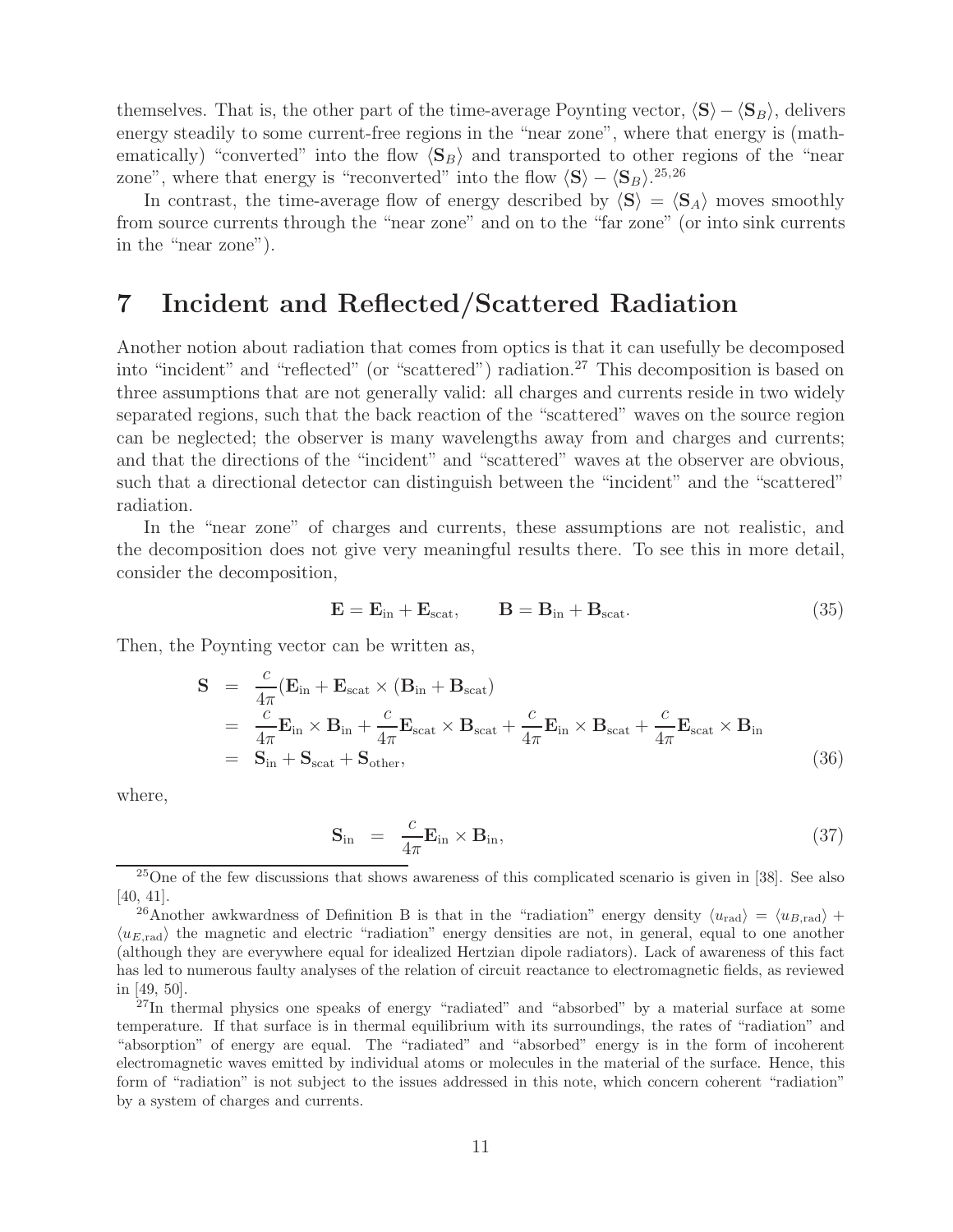$$
\mathbf{S}_{\text{scat}} = \frac{c}{4\pi} \mathbf{E}_{\text{scat}} \times \mathbf{B}_{\text{scat}}, \tag{38}
$$

$$
\mathbf{S}_{\text{other}} = \frac{c}{4\pi} \mathbf{E}_{\text{in}} \times \mathbf{B}_{\text{scat}} + \frac{c}{4\pi} \mathbf{E}_{\text{scat}} \times \mathbf{B}_{\text{in}}.
$$
 (39)

The existence of the nontrivial cross term **S**other does not permit a decomposition of the energy flow into only "incident" and "scattered" terms. In general, the energy "scattered" from a point is not only due to the direct effect of the "incident" wave, but also due to energy that arrives at that point as the result of "scattering" of the "incident" energy off other charges or currents in the "near zone".

Of course, the decomposition (35) goes against the spirit of the "unified field theory" of classical electromagnetism, so it is to be expected that it leads to unsatisfactory results in general.<sup>28</sup>

## **8 Radiation Near Good Conductors**

In case of good conductors with simple geometry, such as planes, the decomposition (35) of the fields can often be accomplished by solving a boundary-value problem. An interesting example of this is the decomposition of the fields (whose phase velocity exceeds c) inside a rectangular waveguide into plane waves that propagate with velocity  $c$  and "zig-zag" down the guide [52]. It is still best to use the total Poynting vector to describe the flow of energy, which is parallel to the surface of the conductors in the region just outside them. On the scale of a wavelength away from the surface the flow can become complex, as, for example, in a waveguide [53] or in the "whirlpools" of energy flow that occur when a Gaussian laser beam reflects off a good conductor [54].

Some people appear reluctant to accept Definition A because it implies that accelerated charges in good/perfect conductors do not radiate. As noted at least as early as 1897 in a discussion of radiation by wires [55], the tangential component of the electric field must vanish at the surface of a good/perfect conductor.<sup>29</sup> As a consequence the total Poynting vector has no component perpendicular to the surface of a good/perfect conductor at any time [59], and hence there is no net flow of energy into or out of a good conductor.<sup>30</sup> If we identify radiation with the total flow of energy, as in Definition A, then we arrive at the socalled "radiation paradox" that the good conductors of antennas do not radiate (see sec. 6 of [61]). Rather, the radiation originates in the power source (which must contain some elements in which charges flow in other than good conductors), and is thereafter guided

<sup>&</sup>lt;sup>28</sup>For a discussion of the surprising character of  $S_{scat}$  for a plane wave incident on a small conducting sphere, see [51].

 $^{29}$ This permits formulation of an integral equation for the currents in a good/perfect conductor in terms of a time-harmonic "source" voltage. After solving numerically for the currents (see, for example, [56]), the fields (and the Poynting vector/radiation) can then be calculated. For an analytic review of this approach, see [57]. In the case of general time dependence, Maxwell's equations and the equations of motion of charges/currents can be integrated numerically for time steps on a mesh, in which the good/perfect conductor boundary condition is enforced at each step [58].

 $30\text{In a microscopic model of currents as moving charges, there is a small, time-dependent kinetic energy.}$ associated with the currents, which energy is exchanged with the energy of the electromagnetic fields outside the conductor. This is accounted for by consideration of the small imaginary part of the conductivity in good, but not perfect conductors [60].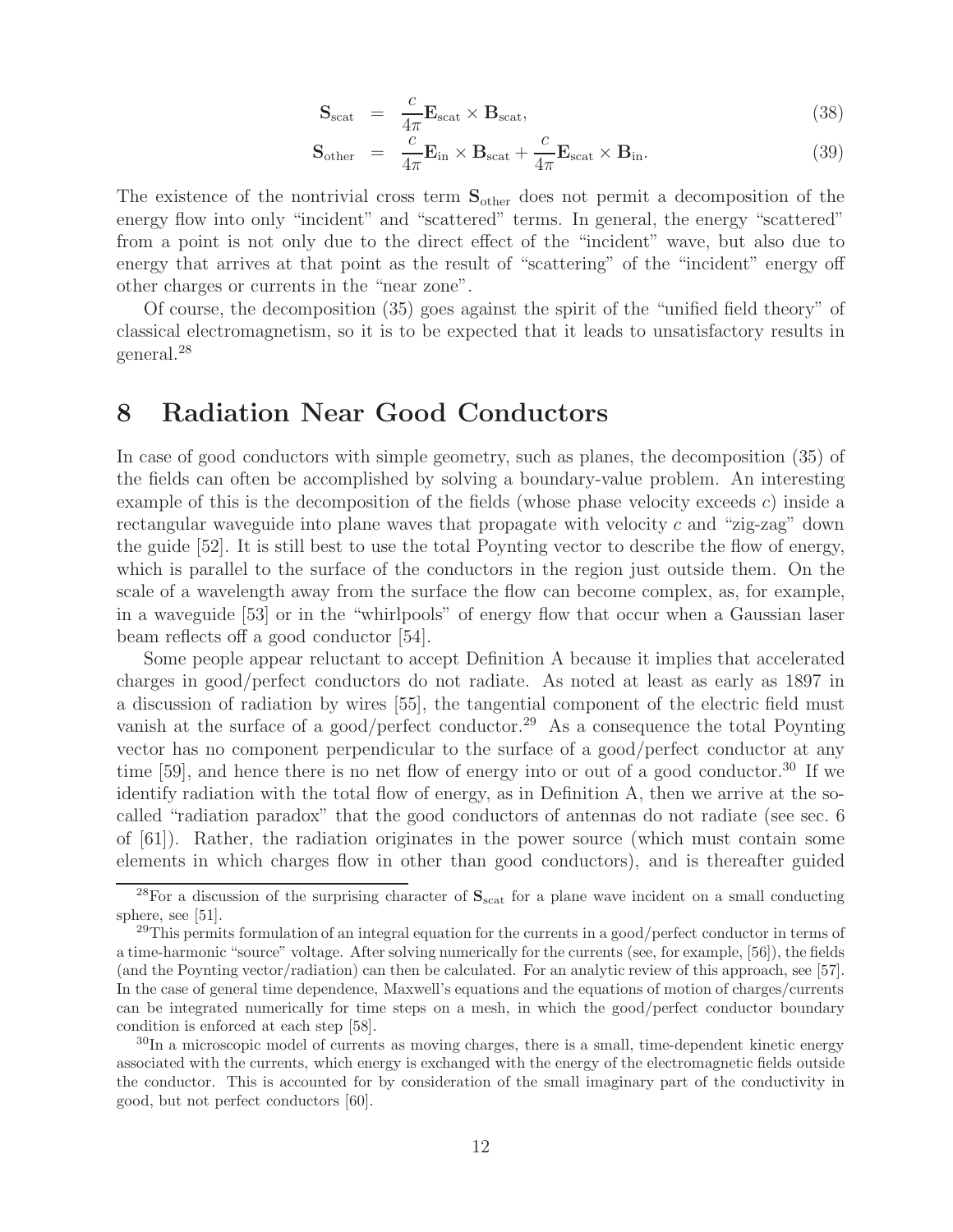by the good conductors of the transmission line (if any) and of the nominal antenna. In this view, the nominal antenna plays only a somewhat passive role, whereas many antenna enthusiasts prefer a vision in which the nominal antenna plays a more active role, and often favor Definition B.

# **9 Summary**

In the view of this author, Definition A of electromagnetic radiation as being the flow of electromagnetic energy described by the total Poynting vector is preferred over Definition B that radiation is only that part of the Poynting vector due to the "radiation fields".

- 1. Definition B is based on a decomposition of the electric field into terms that cannot separately be measured, and thereby violates the spirit of the unified field theory of Faraday and Maxwell. Definition B can only be implement via knowledge of the source currents, rather than fields measured by an observer. Definition A is local, which Definition B is not.
- 2. Definition B tends to become associated with the vision that "currents cause fields/ radiation", while omitting to acknowledge that "fields/radiation cause currents"; whereas Definition A defines radiation in terms of fields with less underlying implication of "cause" and "effect".
- 3. Definition B does not lead to a concept of "radiation" as being due only to accelerated charges (although the related concept of "radiation fields" does associate parts of the electric and magnetic fields with accelerated charges).
- 4. In the case of time-harmonic currents and fields, Definition A, but not Definition B, is such that the time-average radiation (flow of energy) can be traced only to currents.
- 5. Definition B implies that angular momentum could not be radiated to large distances from a source, while Definition A is consistent with such radiation.
- 6. Definition A is more compatible than Definition B with the semiclassical view of radiation considered in the Weizsäcker-Williams model [21].

The appealing concept of "radiation fields" has clear physical significance only in the "far zone", where other field components can generally be neglected, $31$  and where Definitions A and B of radiation are effectively the same.<sup>32</sup> While "radiation fields" can also be defined in

<sup>&</sup>lt;sup>31</sup>Characterization of the angular momentum of electromagnetic fields in the "far zone" requires consideration of terms that fall off as  $1/r^2$  as well as the dominant terms that fall off as  $1/r$ .

 $^{32}$ Teitelboim [7] has developed a Lorentz-invariant partition of the field energy-momentum 4-tensor of a single electric charge into pieces he calls "bound" and "radiated". In this view, a uniformly accelerated charge is a sink of bound energy-momentum and a source of radiated energy-momentum, with the fluxes of these two being equal and opposite close to the charge. See also sec. 3, paper II and sec. 3, paper III of [8]. Teitelboim's "radiation" corresponds to definition B, and hence our present arguments against the general utility of definition B indicate that Teitelboim's "split" of the energy-momentum tensor cannot be extended to the case of two or more charges.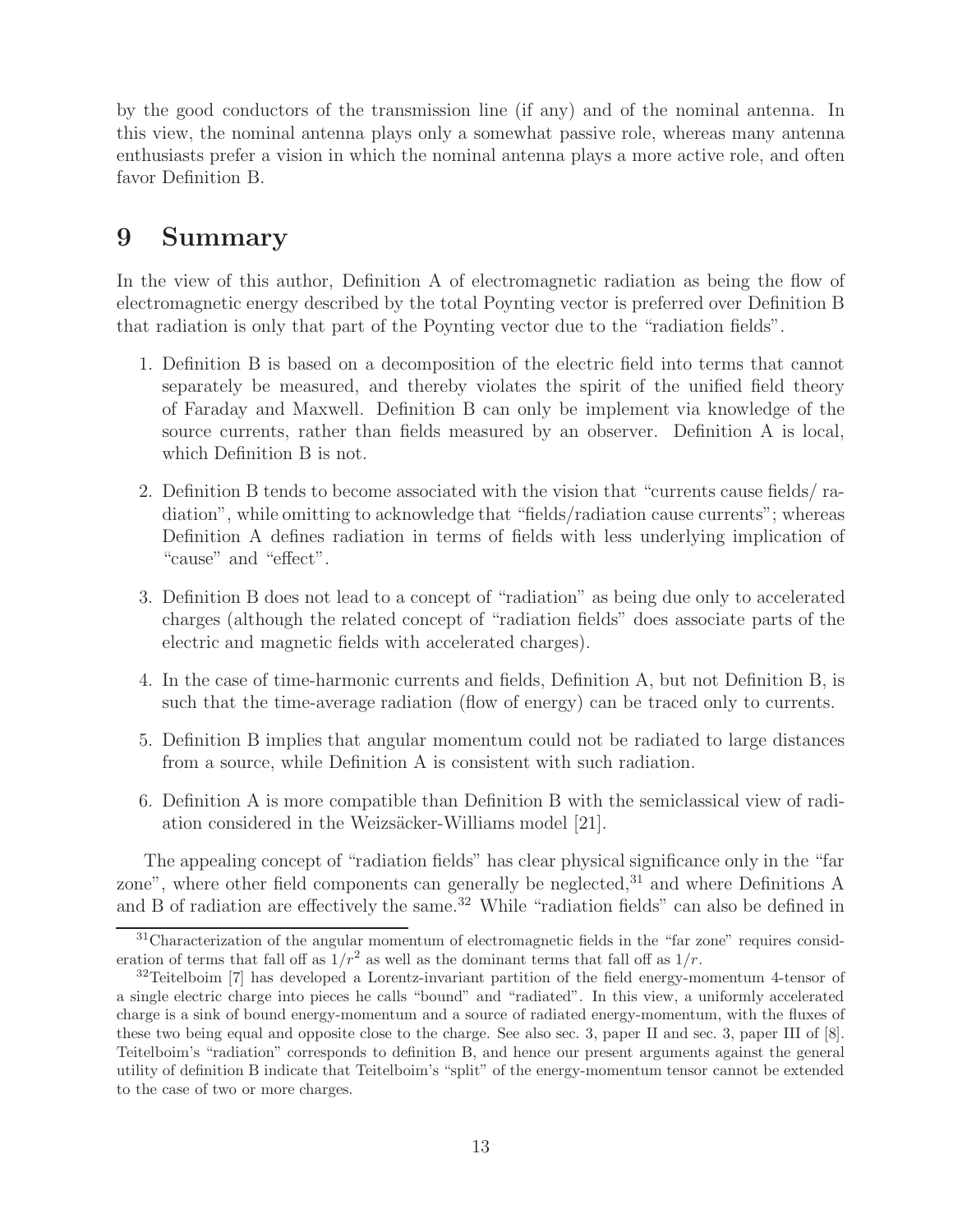the "near zone", use of only these fields to characterize the flow of electromagnetic energy in this region is, to this author, unsatisfactory.<sup>33</sup> In contrast, identifying the total Poynting vector with radiation provides a simple, consistent description of the flow of electromagnetic energy in all regions, while clarifying that in general not all accelerated charges emit radiation and that not all radiation is due to accelerated charges.

Similarly, a decomposition of the electromagnetic fields into "incident" and "scattered" terms does not lead to a satisfactory description of the flow of energy close to charges and currents, although the results of this decomposition are very appealing in the "far zone".

The decompositions of the electromagnetic fields into "radiation" and "nonradiation" terms, or into "incident" and "scattered" terms have the possible merit of implying that all accelerated charges are directly involved in the process of "radiation", while the total Poynting vector traces "radiation" back to only those accelerated charges not in good/perfect conductors, and relegates charges in the latter to the supporting role of "guiding" rather than generating the "radiation".<sup>34</sup>

Although the classical view of radiation as energy flow according to the total Poynting vector (Definition A) does not fully capture the subtlety of the quantum view of the behavior of photons in the "near zone" of matter (as discussed briefly at the end of sec. 1), it remains the most consistent classical interpretation of radiation. The total Poynting vector provides a detailed (perhaps overly detailed) description of the flow of energy/radiation with minimal bias as to situational notions of "cause" and "effect".

# **A Appendix: The Classical Path of Radiation**<sup>35</sup>

If one accepts definition A, that (classical) electromagnetic is described by the Poynting vector (1), then radiation has a classical path, namely lines of the Poynting vector.

Such lines have been computed for a version of Young's double-slit experiment in [64], as shown on the next page. The lines pass through one slit or the other, and do not cross.

In the (standard) quantum view, photons do not have a classical path and cannot be said to pass through one slit or the other (if the interference pattern is observed). Lines of the Poynting vector correspond to lines of the probability current,<sup>36</sup> and so describe the statistical behavior of a photon (as could be observed during many repetitions of a double slit experiment with single photons), rather than the precise path of a single photon.<sup>37</sup>

<sup>&</sup>lt;sup>33</sup>Some authors who appear to favor Definition B (see, for example [62, 63]) seem to this author to be trying to find a particle-like description of classical radiation by emphasizing "time domain analysis" of narrow pulses. However, a "time-domain analysis" of electromagnetic fields is still a field theory, in which the flow of energy obeys Poynting's theorem (19) and a changing density of electromagnetic field energy acts as a source of further energy flow (or a sink of incoming flow). See, for example, [37, 38, 40, 41]. The classical field theory of Maxwell does not contain the particle-like quantum notion that a photon cannot "split" into two photons (and that two photons cannot merge into one).

 $34$ While no net energy flows across the surface of a good/perfect conductor, momentum does. This momentum flow, which can be described by Maxwell's stress/momentum tensor, provides in principle a classical view of how charges in good conductors affect/guide Poynting flux/radiation.

<sup>&</sup>lt;sup>35</sup>This section was written in May 2019.

 $36$ See, for example, eq.  $(40)$  of  $[65]$ .

<sup>37</sup>In the view of Bohm [67], individual photons do have a "hidden" pointlike character, in which the "hidden" point follows a line of the Poynting vector/probability current.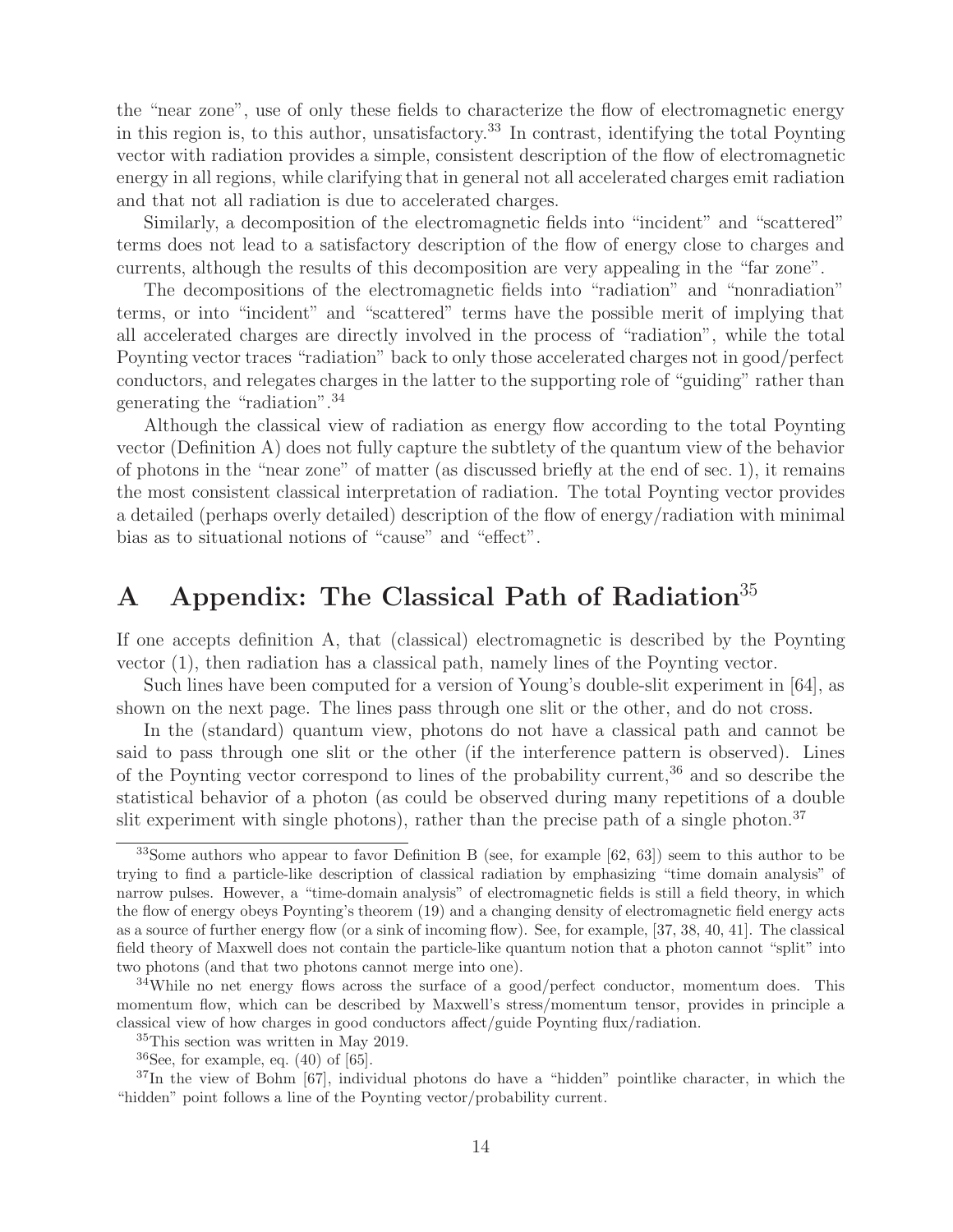

## **References**

- [1] I. Newton, *Opticks*,  $4<sup>th</sup>$  ed. (London, 1730), http://kirkmcd.princeton.edu/examples/optics/newton\_opticks\_30.pdf
- [2] T. Young, *On the Mechanism of the Eye*, Phil. Trans. Roy. Soc. London **91**, 23 (1801), http://kirkmcd.princeton.edu/examples/optics/young\_ptrsl\_91\_23\_01.pdf *An Account of some Cases of the Production of Colours, not hitherto described*, Phil. Trans. Roy. Soc. London **92**, 387 (1802), http://kirkmcd.princeton.edu/examples/optics/young\_ptrsl\_92\_387\_02.pdf *Experiments and Calculations relative to physical Optics*, Phil. Trans. Roy. Soc. London **94**, 1 (1804), http://kirkmcd.princeton.edu/examples/optics/young\_ptrsl\_94\_1\_04.pdf
- [3] A. Fresnel, *Concerning the Influence of Terrestrial Movement on Several Optical Phenomena*, Ann. Chim. Phys. **9**, 57 (Sep. 1818), translation: http://kirkmcd.princeton.edu/examples/EM/fresnel\_acp\_9\_57\_19.pdf
- [4] J.C. Maxwell, *A Dynamical Theory of the Electromagnetic Field*, Phil. Trans. Roy. Soc. London **155**, 459 (1865), http://kirkmcd.princeton.edu/examples/EM/maxwell\_ptrsl\_155\_459\_65.pdf
- [5] K.T. McDonald, *Flow of Energy from a Localized Source in a Uniform Anisotropic Medium* (Dec. 8, 2007), http://kirkmcd.princeton.edu/examples/biaxial.pdf
- [6] F. Rohrlich, *The Definition of Electromagnetic Radiation*, Nuovo Cim. **21**, 811 (1961), http://kirkmcd.princeton.edu/examples/EM/rohrlich\_nc\_21\_811\_61.pdf

A double-slit experiment with electrons rather than photons is discusses in the Bohmian view in [68], where Fig. 3 is very similar to that of [64] shown above.

A lengthy discussion of photon wave functions in the Bohmian view is given in [69].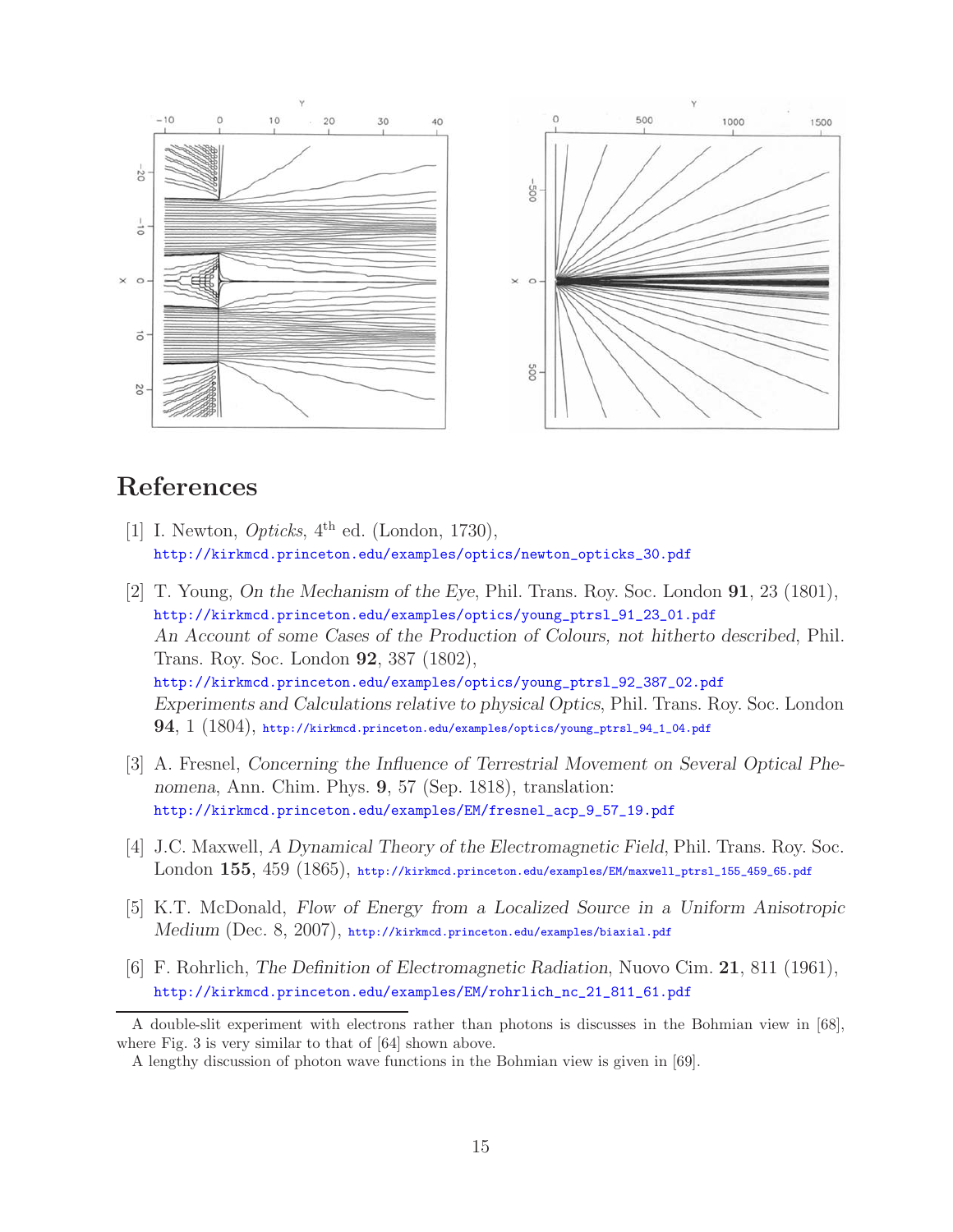- [7] C. Teitelboim, *Splitting the Maxwell Tensor: Radiation Reaction without Advanced Fields*, Phys. Rev. D **1**, 1572 (1970), http://kirkmcd.princeton.edu/examples/EM/teitelboim\_prd\_1\_1572\_70.pdf *Splitting the Maxwell Tensor. II. Sources*, Phys. Rev. D **3**, 297 (1971), http://kirkmcd.princeton.edu/examples/EM/teitelboim\_prd\_3\_297\_71.pdf
- [8] E. Eriksen and O. Grøn, *Electrodynamics of Hyperbolically Accelerated Charges I. The Electromagnetic Field of a Charged Particle with Hyperbolic Motion*, Ann. Phys. **286**,  $320$   $(2000)$ , http://kirkmcd.princeton.edu/examples/EM/eriksen\_ap\_286\_320\_00.pdf *II. Does a Charged Particle with Hyperbolic Motion Radiate?* Ann. Phys. **286**, 343 (2000), http://kirkmcd.princeton.edu/examples/EM/eriksen\_ap\_286\_343\_00.pdf *III. Energy-Momentum of the Field of a Hyperbolically Moving Charge*, Ann. Phys. **286**, 373 (2000), http://kirkmcd.princeton.edu/examples/EM/eriksen\_ap\_286\_373\_00.pdf *IV. Energy-Momentum Conservation of Radiating Charged Particles* Ann. Phys. **297**,  $243$   $(2002)$ , http://kirkmcd.princeton.edu/examples/EM/eriksen\_ap\_297\_243\_02.pdf *V. The field of a charge in the Rindler space and the Milne space*, Ann. Phys. **313**, 147 (2004), http://kirkmcd.princeton.edu/examples/EM/eriksen\_ap\_313\_147\_04.pdf
- [9] A. Sommerfeld, *Die Greensche Funktion der Schwingungsgleichung*, Jahresb. Deutsch. Math.-Verein. **21**, 309 (1912), http://kirkmcd.princeton.edu/examples/EM/sommerfeld\_jdmv\_21\_309\_12.pdf Partial Differential Equations in Physics (Academic Press, 1949), sec. 28.
- [10] S.H. Schot, *Eighty Years of Sommerfeld's Radiation Condition*, Hist. Math. **19**, 385 (1992), http://kirkmcd.princeton.edu/examples/EM/schot\_hm\_19\_385\_92.pdf
- [11] J.H. Poynting, *On the Transfer of Energy in the Electromagnetic Field*, Phil. Trans. Roy. Soc. London **175**, 343 (1884), http://kirkmcd.princeton.edu/examples/EM/poynting\_ptrsl\_175\_343\_84.pdf
- [12] M. Abraham, *Prinzipien der Dynamik des Elektrons*, Ann. d. Phys. **10**, 105 (1903), http://kirkmcd.princeton.edu/~mcdonald/examples/EM/abraham\_ap\_10\_105\_03.pdf
- [13] W. Wien, *Poyntingscher Satz und Strahlung*, Ann. d. Phys. **15**, 412 (1904), http://kirkmcd.princeton.edu/examples/EM/wien\_ap\_15\_412\_04.pdf
- [14] J.R. Carson, *Electromagnetic Theory and the Foundations of Electric Circuit Theory*, Bell Syst. Tech. J. **6**, 1 (1927), http://kirkmcd.princeton.edu/examples/EM/carson\_bstj\_6\_1\_27.pdf
- [15] L. Bel, *Les ´etats de radiation et le probl`eme de l'´energie en relativit´e g´en´erale*, Cahiers Phys. **16**, 59 (1962). English translation: *Radiation States and the Problem of Energy in General Relativity*, Gen. Rel. Grav. **36**, 2047 (2000), http://kirkmcd.princeton.edu/examples/GR/bel\_grg\_32\_2047\_00.pdf
- [16] R. Maartens and B.A. Bassett, *Gravito-electromagnetism*, Class. Quantum Grav. **15**, 705 (1998), http://kirkmcd.princeton.edu/examples/GR/maartens\_cqg\_15\_705\_98.pdf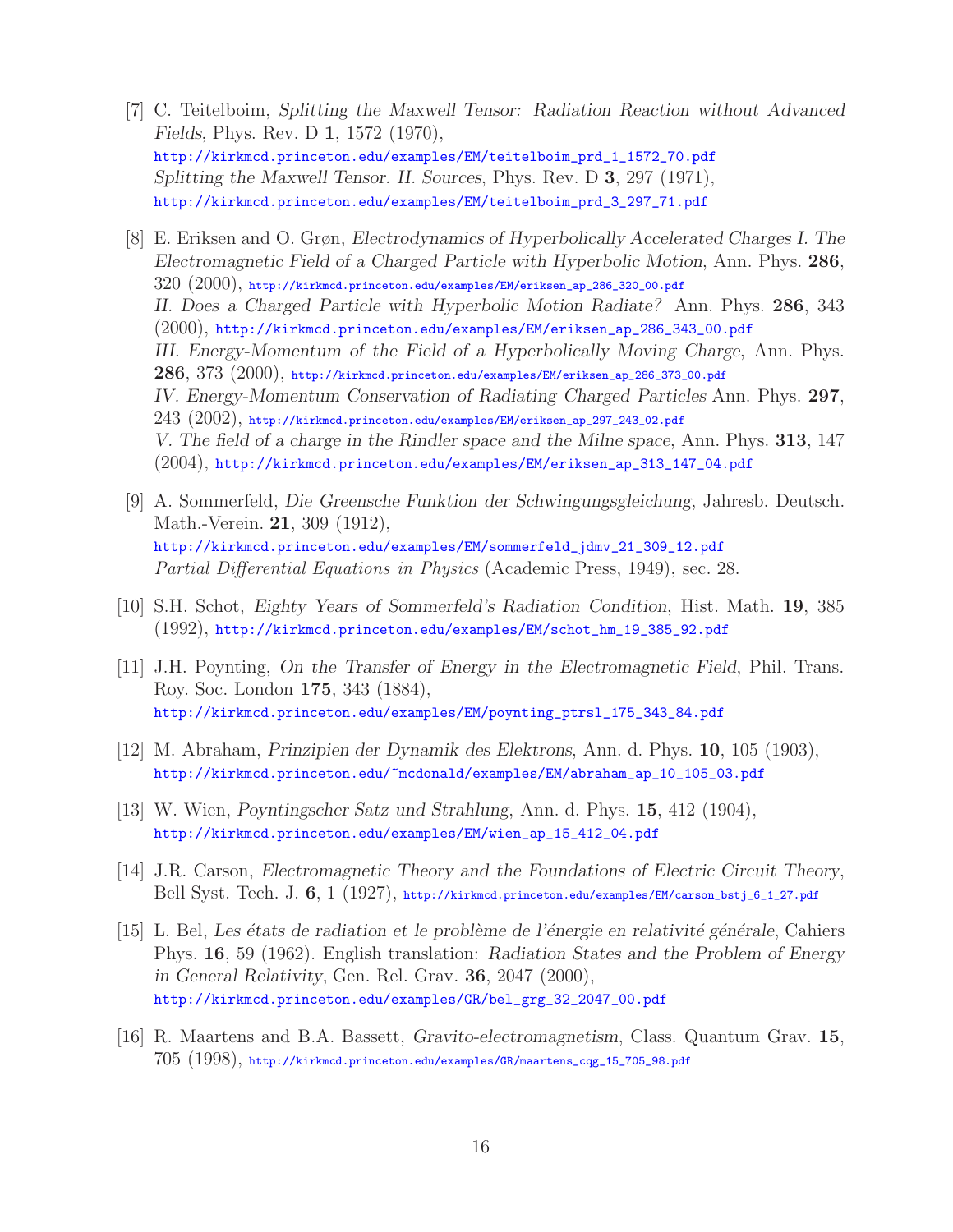- [17] A. G.-P. G´omez-Lobo, *Dynamical laws of superenergy in general relativity*, Class. Quantum Grav. **25**, 015006 (2008), http://kirkmcd.princeton.edu/examples/GR/gomez-lobo\_cqg\_25\_015006\_08.pdf
- [18] L. Herrera and W. Barreto, *Electromagnetic Radiation Produces Frame Dragging* (Aug. 6, 2012), http://arxiv.org/abs/1206.0413
- [19] M.A. Heald, *Electric fields and charges in elementary circuits*, Am. J. Phys. **52**, 522 (1984), http://kirkmcd.princeton.edu/examples/EM/heald\_ajp\_52\_522\_84.pdf
- [20] A. Salam, *Molecular quantum electrodynamics in the Heisenberg picture: A field theoretic viewpoint*, Int'l. Rev. Phys. Chem. **27**, 405 (2008), http://kirkmcd.princeton.edu/examples/QED/salam\_irpc\_27\_405\_08.pdf
- [21] M.S. Zolotorev and K.T. McDonald, *Classical Radiation Processes in the Weizsacker-Williams Approximation* (Aug. 25, 1999), http://kirkmcd.princeton.edu/examples/weizsacker.pdf
- [22] H. Helmholtz, *Uber Integrale der hydrodynamischen Gleichungen, welche den Wirbel- ¨ bewegungen entsprechen*, Crelles J. **55**, 25 (1858), http://kirkmcd.princeton.edu/examples/fluids/helmholtz\_jram\_55\_25\_58.pdf http://kirkmcd.princeton.edu/examples/fluids/helmholtz\_jram\_55\_25\_58\_english.pdf *On Integrals of the Hydrodynamical Equations, which express Vortex-motion*, Phil. Mag. **33**, 485 (1867), http://kirkmcd.princeton.edu/examples/fluids/helmholtz\_pm\_33\_485\_67.pdf
- [23] K.T. McDonald, *The Helmholtz Decomposition and the Coulomb Gauge* (Apr. 17, 2008), http://kirkmcd.princeton.edu/examples/helmholtz.pdf
- [24] K. Macleish, *Why an Antenna Radiates*, QST (Nov. 1992), http://kirkmcd.princeton.edu/examples/EM/macleish\_qst\_nov\_92.pdf
- [25] A. Liénard, *Champ électrique et magnétique produit par une charge électrique contentreé en un point et animée d'un mouvement quelconque*, L'Éclairage Élect. **16**, 5,  $53, 106$   $(1898)$ , http://kirkmcd.princeton.edu/examples/EM/lienard\_ee\_16\_5\_98.pdf
- [26] E. Wiechert, *Elektrodynamishe Elementargesetze*, Arch. N´eerl. **5**, 549 (1900); Ann. Phys. **309**, 667 (1901), http://kirkmcd.princeton.edu/examples/EM/wiechert\_ap\_309\_667\_01.pdf
- [27] O. Heaviside, Electromagnetic Theory, Vol. III ("The Electrician," London, 1912), p. 438, http://kirkmcd.princeton.edu/examples/EM/heaviside\_electromagnetic\_theory\_3.pdf
- [28] R.P. Feynman (1947), recorded in Sec. 28-1, Vol. I of R.P. Feynman, R.B. Leighton and M. Sands, The Feynman Lectures on Physics (Addison Wesley, 1964), http://www.feynmanlectures.caltech.edu/I\_28.html
- [29] O. Heaviside, Electromagnetic Theory, Vol. I ("The Electrician," London, 1893), secs. 54-56, http://kirkmcd.princeton.edu/examples/EM/heaviside\_et\_v1\_sec54-56.pdf In sec. 56 Heaviside argues that an accelerated observer of a stationary charge detects what are now called the "radiation fields".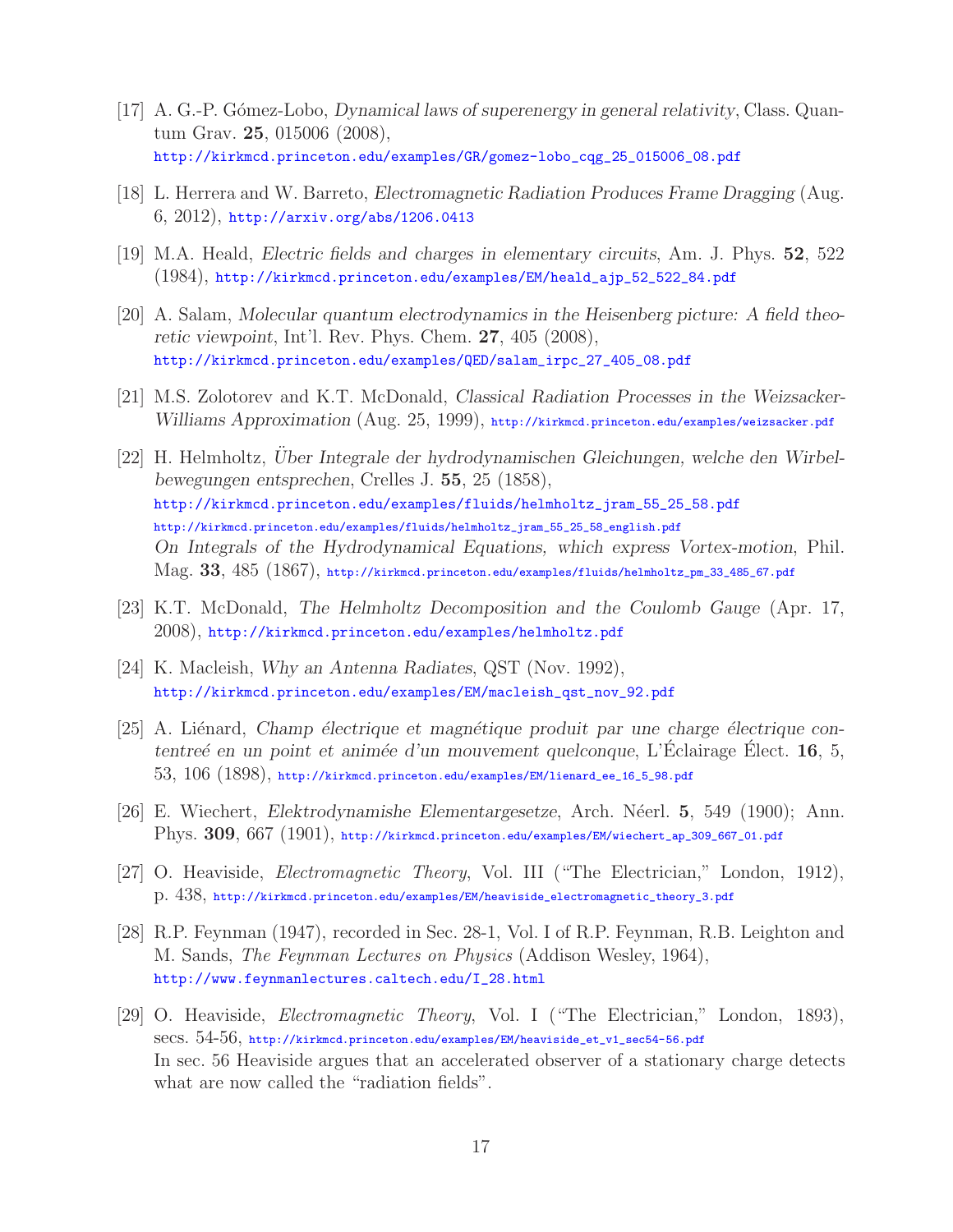- [30] J.J. Thomson, Elements of the Mathematical Theory of Electricity and Magnetism, 4<sup>th</sup> ed. (Cambridge U. Press, 1909), sec. 287, http://kirkmcd.princeton.edu/examples/EM/thomson\_EM\_sec\_287\_09.pdf
- [31] W.K.H. Panofsky and M. Phillips, *Classical Electricity and Magnetism*, 2<sup>nd</sup> ed. (Addison-Wesley, 1962), eqs. (14-33) and (14-36), kirkmcd.princeton.edu/examples/EM/panofsky-phillips.pdf
- [32] W. von Ignatowsky, *Reflexion electromagnetisher Wellen an einem Draht*, Ann. Phys. **18**, 495 (1905), eq. (2), http://kirkmcd.princeton.edu/examples/EM/ignatowsky\_ap\_18\_495\_05.pdf
- [33] G.A. Schott, Electromagnetic Radiation and the Mechanical Reactions Arising from it (Cambridge U. Press, 1912), http://kirkmcd.princeton.edu/examples/EM/schott\_radiation\_12.pdf
- [34] J.A. Stratton and L.J. Chu, *Diffraction Theory of Electromagnetic Waves*, Phys. Rev. **56**, 99 (1939), eq.(16), http://kirkmcd.princeton.edu/examples/EM/stratton\_pr\_56\_99\_39.pdf
- [35] J.A. Stratton, Electromagnetic Theory (McGraw-Hill, 1941), eq. (21), p. 466, http://kirkmcd.princeton.edu/examples/EM/stratton\_electromagnetic\_theory.pdf
- [36] L. Lorenz, *Ueber die Identit¨at der Schwingungen des Lichts mit den elektrischen Strömen, Ann. Phys.* **207**, 243 (1867), http://kirkmcd.princeton.edu/examples/EM/lorenz\_ap\_207\_243\_67.pdf *On the Identity of the Vibration of Light with Electrical Currents*, Phil. Mag. **34**, 287 (1867), http://kirkmcd.princeton.edu/examples/EM/lorenz\_pm\_34\_287\_67.pdf
- [37] L. Mandel, *Energy Flow from an Atomic Dipole in Classical Electrodynamics*, J. Opt. Soc. Am. **62**, 1011 (1972), http://kirkmcd.princeton.edu/examples/EM/mandel\_josa\_62\_1011\_72.pdf
- [38] H.G. Schantz, *Electromagnetic Energy Around Hertzian Dipoles*, IEEE Ant. Prop. Soc. Int'l. Symp. **2**, 1320 (1999), http://kirkmcd.princeton.edu/examples/EM/schantz\_ieeeapsis\_2\_1320\_99.pdf IEEE Ant. Prop. Mag. **43**, 50 (2001), http://kirkmcd.princeton.edu/examples/EM/schantz\_ieeeapm\_43\_50\_01.pdf
- [39] E. Eriksen and Ø. Grøn, *On the energy and momentum of an accelerated charged particle and the sources of radiation*, Eur. J. Phys. **29**, 401 (2007), http://kirkmcd.princeton.edu/examples/EM/eriksen\_ejp\_28\_401\_07.pdf
- [40] K.T. McDonald, *The Fields of a Pulsed, Small Dipole Antenna* (updated Oct. 19, 2010), http://kirkmcd.princeton.edu/examples/pulsed\_dipole.pdf
- [41] K.T. McDonald, *Radiation by a Time-Dependent Current Loop* (Sept. 26, 2010), http://kirkmcd.princeton.edu/examples/currentloop.pdf
- [42] B.R. Holstein, *Radiation from a suddenly moving sheet of charge* Am. J. Phys. **63**, 217 (1995), http://kirkmcd.princeton.edu/examples/EM/holstein\_ajp\_63\_217\_95.pdf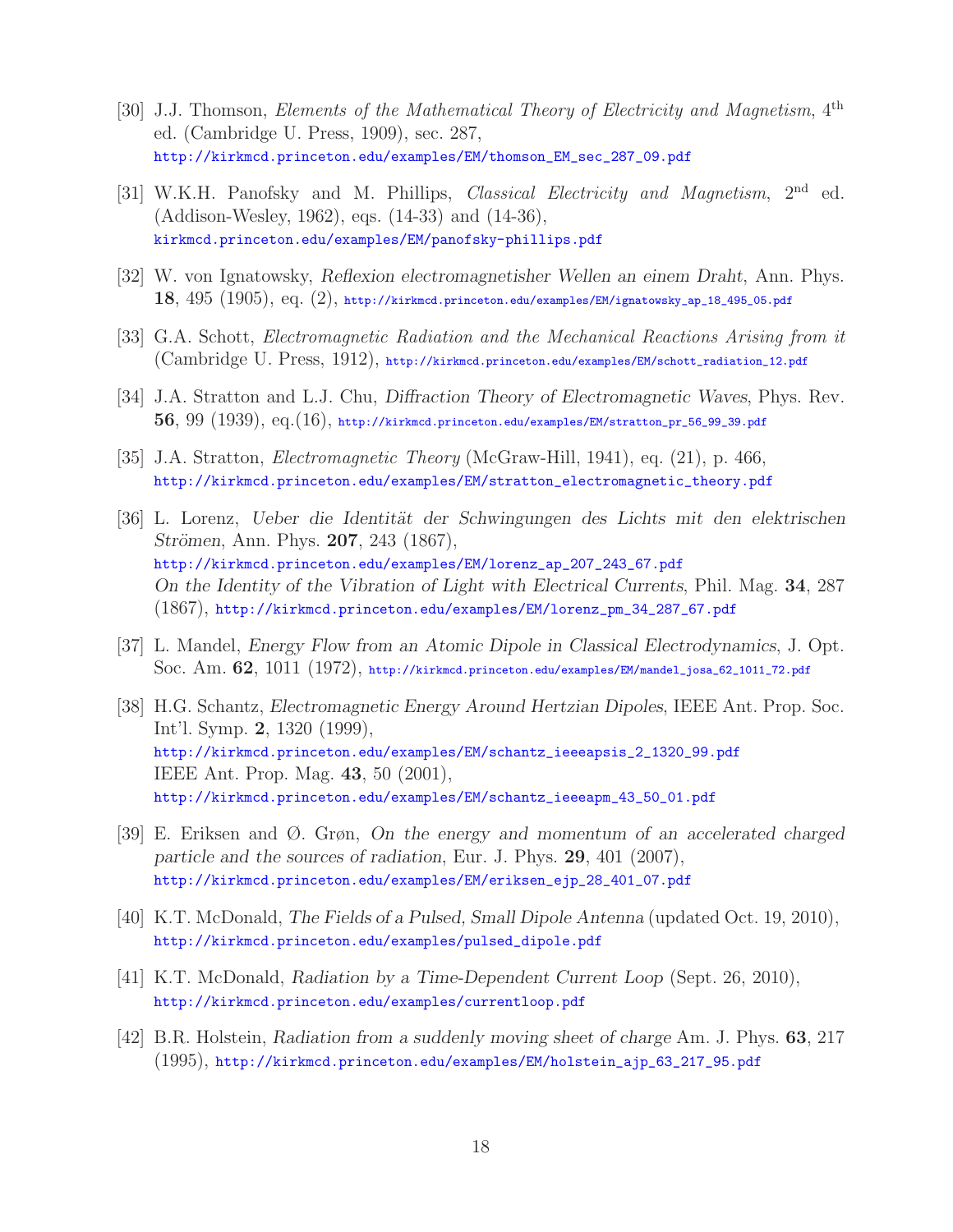- [43] Sec. 9.2 of J.D. Jackson, *Classical Electrodynamics*, 3<sup>rd</sup> ed. (Wiley, 1999), http://kirkmcd.princeton.edu/examples/EM/jackson\_ce3\_99.pdf
- [44] C. Cohen-Tannoudji, J. Dupont-Roc and G. Grynberg, Photons and Atoms (Wiley, 1989), http://kirkmcd.princeton.edu/examples/QM/cohen-tannoudji\_88.pdf
- [45] K.T. McDonald, *Ph501 Electrodynamics Problem Set 8* (2001), http://kirkmcd.princeton.edu/examples/ph501set8.pdf
- [46] K.T. McDonald, *Magnetic Force on a Permeable Wire* (March 17, 2002), http://kirkmcd.princeton.edu/examples/permeable\_wire.pdf
- [47] H. Hertz, *The Forces of Electrical Oscillations Treated According to Maxwell's Theory*, Weidemann's Ann. **36**, 1 (1889), Nature **39**, 402 (1889); reprinted in chap. 9 of H. Hertz, Electric Waves (Macmillan, 1900), http://kirkmcd.princeton.edu/examples/EM/hertz\_electric\_oscillations.pdf
- [48] K.T. McDonald, *Decomposition of Electromagnetic Fields into Electromagnetic Plane Waves* (July 11, 2010), http://kirkmcd.princeton.edu/examples/virtual.pdf
- [49] K.T. McDonald, *Reactance of a Sinusoidally Driven Antenna* (Nov. 15, 2010), http://kirkmcd.princeton.edu/examples/reactance.pdf
- [50] K.T. McDonald, *Circuit* Q *and Field Energy* (Apr. 1, 2012), http://kirkmcd.princeton.edu/examples/q\_rlc.pdf
- [51] K.T. McDonald, *Scattering of a Plane Wave by a Small Conducting Sphere* (July 13, 2004), http://kirkmcd.princeton.edu/examples/small\_sphere.pdf
- [52] L. Brillouin, *Propagation d'ondes électromagnétiques dans un tayau*, Rev. Gén. Elec. **40**, 227 (1936), http://kirkmcd.princeton.edu/examples/EM/brillouin\_rge\_40\_227\_36.pdf Wave Propagation and Group Velocity (Academic Press, 1949), Chap. VI, http://kirkmcd.princeton.edu/examples/EM/brillouin\_waves\_60.pdf
- [53] M. Moriconi and K.T. McDonald, *Energy Flow in a Waveguide below Cutoff* (May 20, 2009), http://kirkmcd.princeton.edu/examples/cutoff.pdf
- [54] K.T. McDonald, *Reflection of a Gaussian Optical Beam by a Flat Mirror* (Oct. 5, 2009), http://kirkmcd.princeton.edu/examples/mirror.pdf
- [55] H.C. Pocklington, *Electrical Oscillations in Wires*, Proc. Camb. Phil. Soc. **9**, 324 (1897), http://kirkmcd.princeton.edu/examples/EM/pocklington\_camb\_9\_324\_97.pdf
- [56] G.J. Burke, *Numerical Electromagnetic Code NEC4*, UCRL-MA-109338 (January, 1992), http://www.llnl.gov/eng/ee/erd/ceeta/emnec.html http://kirkmcd.princeton.edu/Nec4/Manuals/NEC4TheoryMan.pdf http://kirkmcd.princeton.edu/Nec4/Manuals/NEC4UsersMan.pdf
- [57] K.T. McDonald, *Currents in a Center-Fed Linear Dipole Antenna* (June 27, 2007), http://kirkmcd.princeton.edu/examples/transmitter.pdf